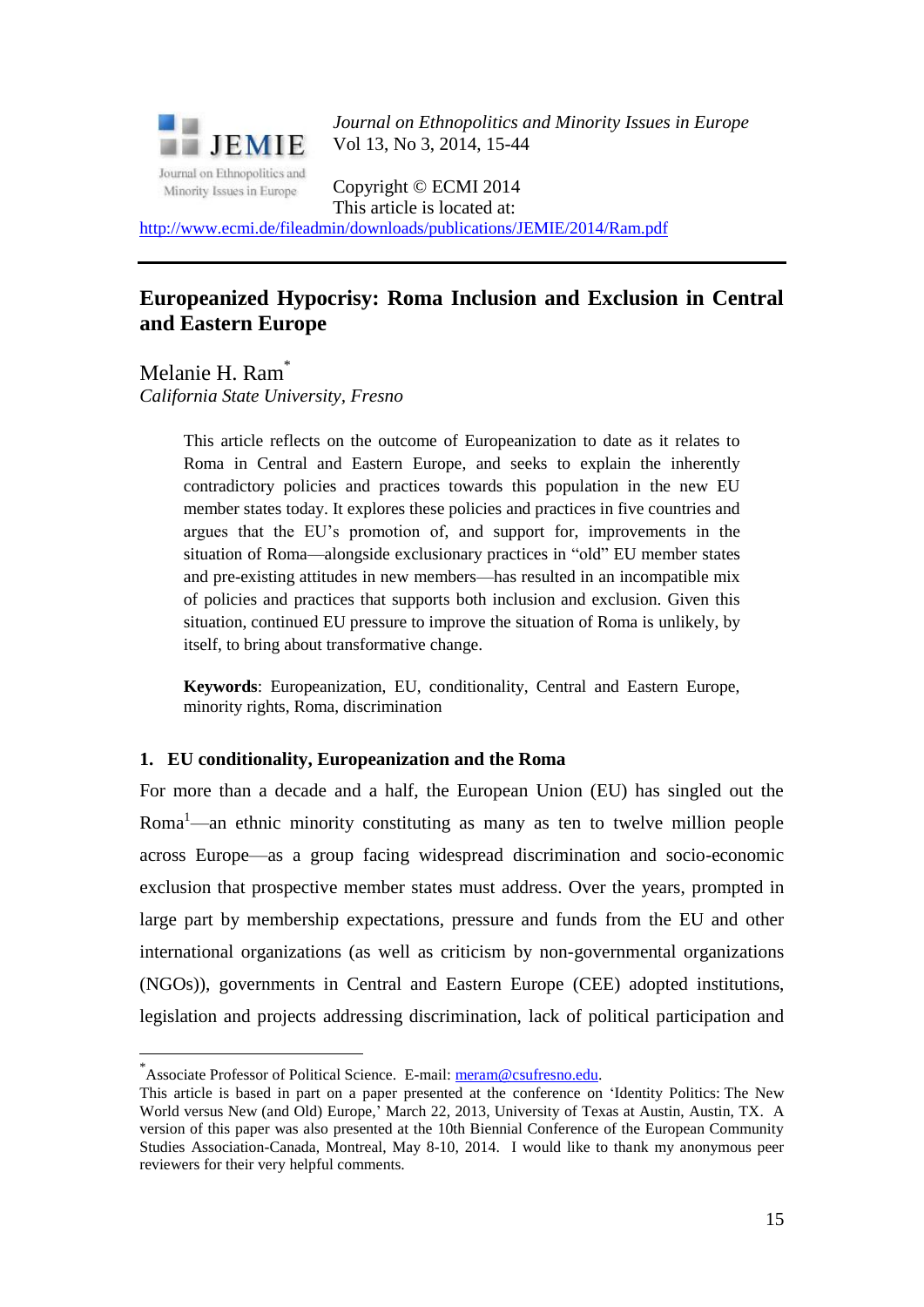socio-economic disparities of Roma. Thus, one might credit the EU with rather dramatic achievements in spurring these countries to improve the situation of this minority population. Yet discrimination, poverty, segregation and exclusion remain widespread problems among the Roma community, and have even increased in some cases; Roma also remain an under-represented minority in every country in which they live. This article reflects on the lasting outcomes for Roma of the EU's ongoing efforts since the 1990s to institute respect for, and protection of, ethnic minorities in CEE. It argues that the EU's promotion of, and support for, improved treatment of Roma has left these countries with an inconsistent mix of policies, practices and norms that support both inclusion and exclusion.

Literature on EU conditionality and post-accession 'compliance' has identified many ways in which the EU has affected government policies, institutions, discourse and practices, as well as civil society activities regarding minorities (including Roma) in CEE, often with the help of facilitating factors or actors (see for example, Arias and Gurses, 2012; Kelley, 2003; Krizsan, 2009; Ram, 2001, 2003, 2007; Rechel, 2009a; Schwellnus, 2005; Williams, 2002). While scholars have duly acknowledged the EU's differential impact on minority rights of candidate countries and various limitations to its influence (see for example, Guglielmo, 2004; Hughes and Sasse, 2003; Johnson, 2006; Ram, 2003: 46-51; Rechel, 2008; Schimmelfennig, Engert and Knobel, 2003; Sissenich, 2007; Vermeersch, 2003), few would argue that attention to Roma and specific efforts to improve their situation in CEE have not been influenced by the EU enlargement process. Indeed, many scholars and practitioners believe that the positive steps taken to improve the situation of Roma would not have occurred without the EU's influence.

As a result, real concerns have been raised about how removing EU conditionality upon accession has affected minority rights. Yet the EU still has the ability to influence policies and practices in its new member states, not only by adopting new policies applicable to all members, but also through mechanisms used before accession, including expressions of concern and expectations, monitoring of implementation of legislation, provision of funding and capacity building, and support for NGO advocacy and monitoring (Ram, 2012). In view of the EU's capacity to influence, as well as insufficient results on the ground, activists today often criticize the EU for not taking a stronger stance and doing more to help Roma in new (and old) member states, and the EU has indeed continued to take steps in this direction. This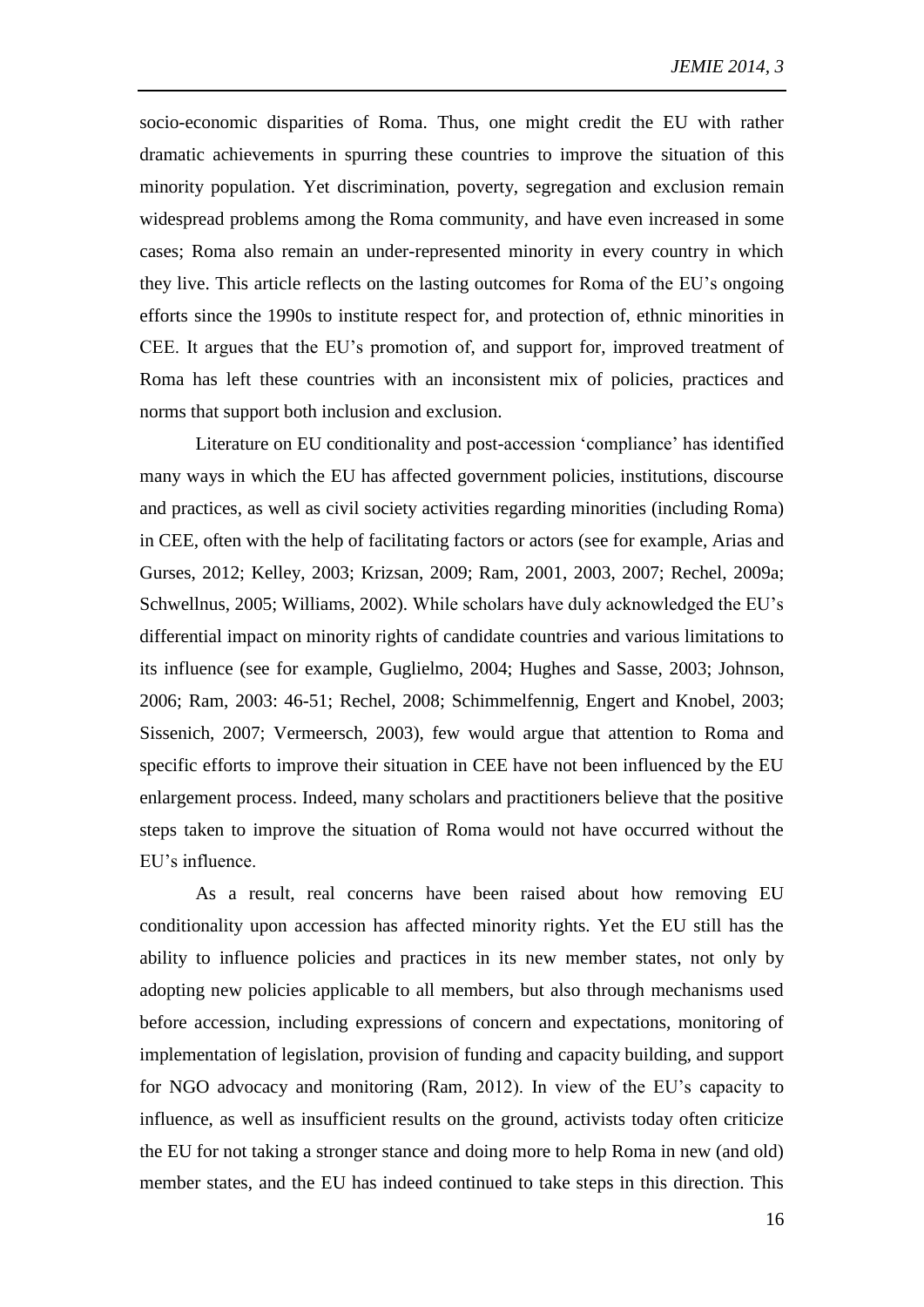article raises the question of whether greater EU efforts are likely to bring any substantial improvements for Roma given the uneven achievements of Europeanization to date. It argues that continued EU pressure on CEE countries to improve the situation of their Roma populations is unlikely, by itself, to bring about transformative change.

While the EU has consistently and increasingly expressed its concern about the situation of Roma in prospective (and now current) member states in CEE, these countries have in turn developed a model of minority protection that is akin to a multiple personality (or more correctly, dissociative identity) disorder. In countries across the region, important steps have been taken that support inclusion of Roma (such as anti-discrimination legislation, legislation protecting minority rights, equality bodies, consultative bodies, funds for preserving cultural identity, numerous projects to foster socio-economic improvements and some affirmative action measures). These co-exist in the same country, however, with exclusionary policies and practices (including continued segregation in housing and education, forced evictions, limited participation and discriminatory rhetoric by elected officials). These dual identities are continually reinforced by forces operating both above and below the state: imposed inclusionary efforts from the EU, models of exclusionary practices from old EU member states, and exclusionary attitudes and actions of segments of the media and the general public. As long as this paradoxical environment persists, substantive progress in improving the situation of Roma will continue to be exceptionally slow.

Europeanization in its various incarnations typically deals with the effects of the EU on domestic change in its member states (and beyond) through European integration, conditionality and other mechanisms. Whether through, or as a consequence of, Europeanization, we find member states 'adapt[ing] their processes and institutions to new practices, norms, rules, and procedures that emanate from the emergence of a European system of governance' (Börzel and Risse, 2000: 6). As Radaelli (2003: 36) states, 'not only can Europe affect formal political structures, it can also influence the values, norms, and discourses prevalent in member states'. Here, we might consider a broader definition of Europeanization that includes 'adaption to west European norms and practices' or 'the diffusion of cultural norms, ideas, identities, and patterns of behavior on a cross-national basis within Europe' (Featherstone, 2003: 6-7). Whether the diffusion of West European norms and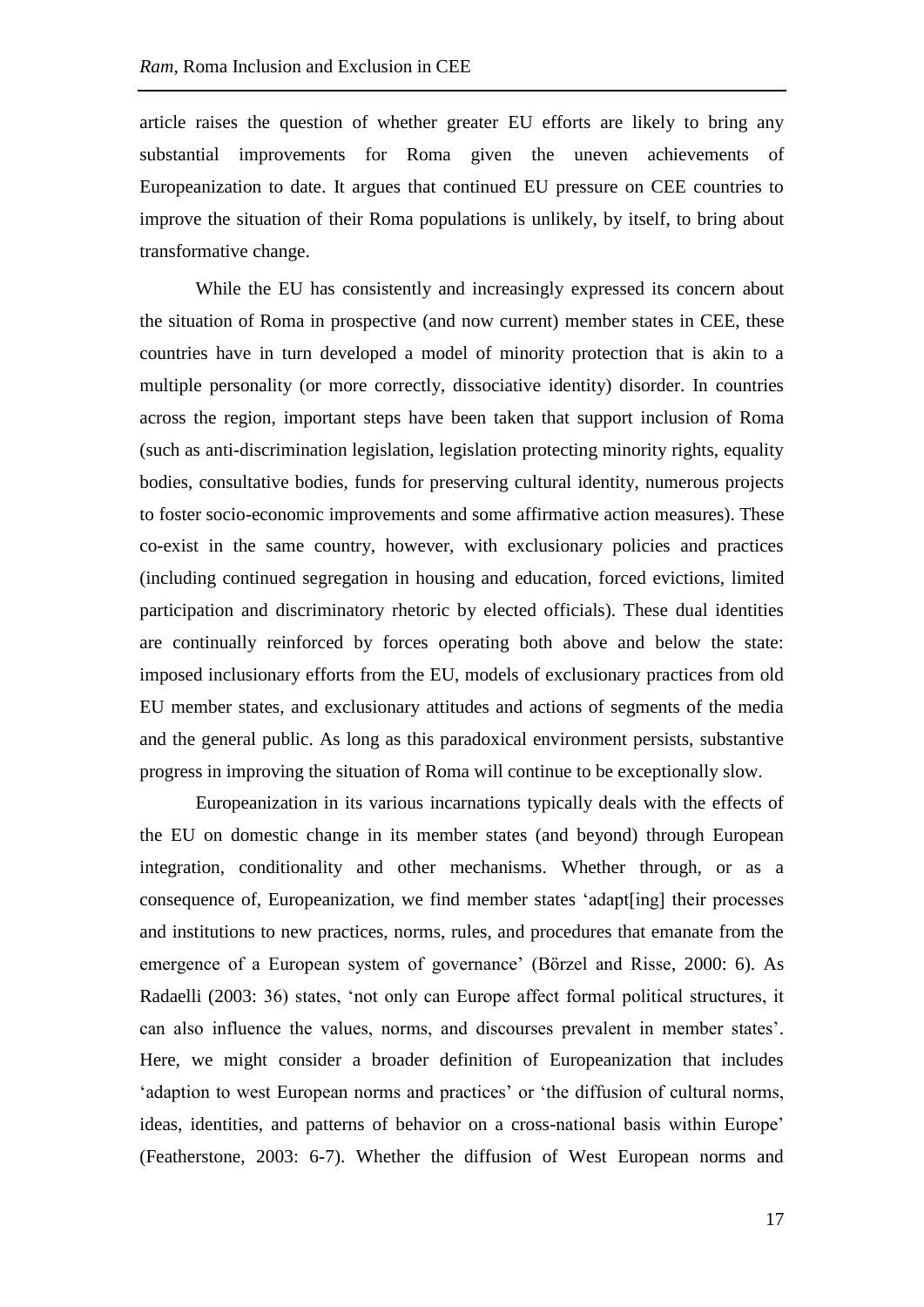practices are considered part of a Europeanization process or a concomitant process, the older EU member states have indeed helped define the EU for its newest members, and models emanating from these states influence how EU norms and policies are interpreted, implemented and internalized. In order to understand the impact of Europeanization on Roma in CEE, this article surveys current government policies and practices as well as societal actions and attitudes in the five new EU member states with the largest Roma populations—Romania, Bulgaria, Hungary, Slovakia and the Czech Republic<sup>2</sup>—and considers how the EU as an institution, and its long-time member states, have contributed to the mixed landscape that exists today.

#### **2. The coexistence of inclusion and exclusion**

In large part due to the EU, governments in new member states from CEE appear to have developed a "split personality" on minority rights and minority inclusion. While policies differ across the region, informed by political constituencies and specific domestic concerns (for example, Hungary's concern for the rights of ethnic Hungarians in neighbouring countries), one can easily identify actions that are both supportive and damaging to Roma integration in virtually every country. The EU's top-down and often half-hearted push for improving the situation of Roma in prospective member states has facilitated a landscape of progressive sounding programs on paper, supportive statements, and even many positive actions, but a lack of significant tangible results. While the pursuit of EU membership no longer provides an incentive for reform, these Potemkin villages still stand and countries continue to maintain policies, institutions and projects that support inclusion of their minority populations. Yet, at least for Roma, these icons of inclusion are engulfed in a field of exclusion—reinforced by media, society and norms exported from long-time EU member states (the EU-15)—that largely nullifies the value of the EU's inclusionary efforts (see Figure 1). This cycle continues with advocacy by NGOs for the EU to strengthen its demands; when it does so, these demands are then incorporated into the same exclusionary environment. Inclusive actions do bring some positive effects and incremental change, but the status quo largely remains. If it were not for the EU's push to CEE governments to pay greater attention to problems faced by Roma, inclusionary actions would almost certainly be less visible, and exclusion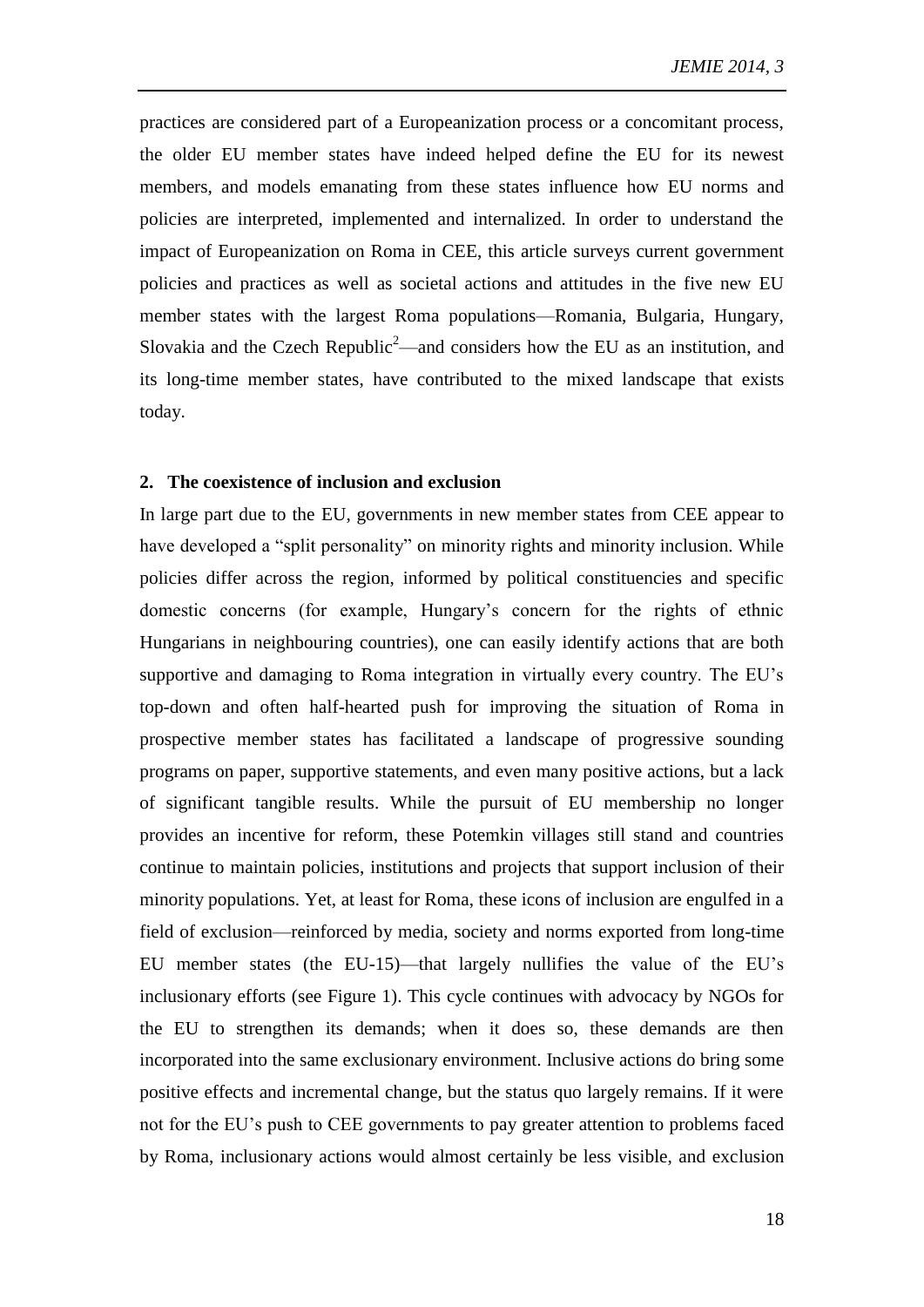could be even worse. On the other hand, imposed inclusion has not erased—and has sometimes even triggered—exclusionary actions and attitudes.



*Figure 1. Europeanization of Roma rights*

# **3. The state: fostering Roma inclusion**

Continually criticized by the EU, the Council of Europe, the Organization for Security and Co-operation in Europe (OSCE), NGOs, and others for the situation of their Roma populations, encouraged by EU (and NGO) funds, and sometimes specifically required by EU law, CEE governments have put into place a wide variety of laws, institutions, programs, projects and consultative bodies that support the inclusion of their minority populations, and Roma specifically. As Bernd Rechel (2009a: 7) states, 'a convergence [among CEE countries] in terms of minority protection can be observed in the adoption of anti-discrimination legislation, the ratification of the Council of Europe FCNM [Framework Convention for the Protection of National Minorities], the adoption of programmes for the integration of Roma, and the establishment of governmental bodies for minority issues. All of these policy issues can be directly related to pressure from the EU' (see also Ram, 2001, 2003, 2007). Countries have used these and other actions to demonstrate their efforts to help their Roma citizens to the EU and other international bodies.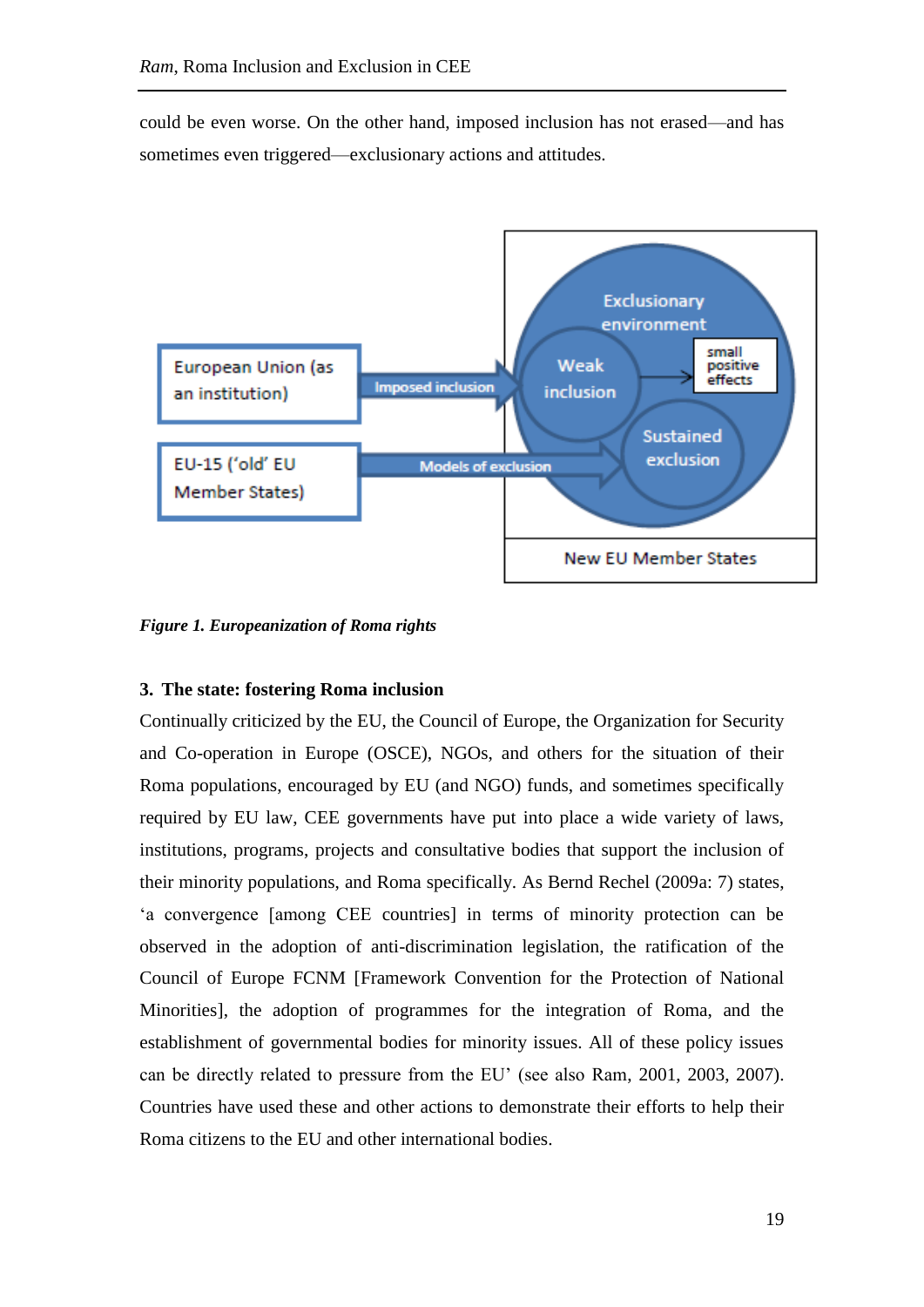#### **3.1** *Constitutional guarantees and other legal rights*

From early on in their transitions to democracy, most CEE countries developed protections for the rights of minorities in their constitutions, which were further developed in subsequent law (often after contentious debates and revisions, especially over language rights). The Czech Republic's Charter of Fundamental Rights and Basic Freedoms (part of its 1992 constitution), for example, guarantees citizens belonging to national or ethnic minorities the right to develop their own culture, to use and be educated in their own language, and 'to participate in the resolution of affairs that concern national and ethnic minorities', among others.<sup>3</sup> Slovakia's constitution (1992, as amended) guarantees the same rights to its citizens belonging to national minorities or ethnic groups. The Romanian constitution (1991, amended 2003) proclaims a 'right to identity', specifically guaranteeing 'the right of persons belonging to national minorities to the preservation, development and expression of their ethnic, cultural, linguistic and religious identity' (Art. 6). Romania also guarantees national minorities (including Roma) a seat in parliament if they fail to meet the 5% electoral threshold to gain seats. Bulgaria does not recognize national minorities in its constitution (1991, as amended), and indeed bars ethnically-based political parties; however, it guarantees the right to develop one's own culture and use one's own language (along with the mandatory study and use of Bulgarian), and it prohibits ethnic or racial discrimination.

Hungary's new constitution adopted in 2011 ('The Fundamental Law of Hungary') affords certain rights to 'nationalities living in Hungary' including the right to preserve their identity, use and be educated in their language, promote their culture, establish local and national self-government, and contribute to the work of parliament. A 2013 amendment—allegedly added to address hate speech against Roma and Jews—barred free speech from being used to denigrate 'the dignity of the Hungarian nation or of any national, ethnic, racial or religious community' (Art. IX). Hungary's 1993 Act on the Rights of National and Ethnic Minorities (known as the 'Minorities Act') also recognized 'Gypsies' as one of the 13 native ethnic groups subject to special protections to preserve their 'national or ethnic identities'. It set out rules for the protection of minority cultures and languages, and the establishment of local and national minority self-governments to represent and protect their interests.

Before joining the EU, all of the prospective members from CEE (except Latvia<sup>4</sup>) also ratified the Council of Europe's FCNM, which protects a variety of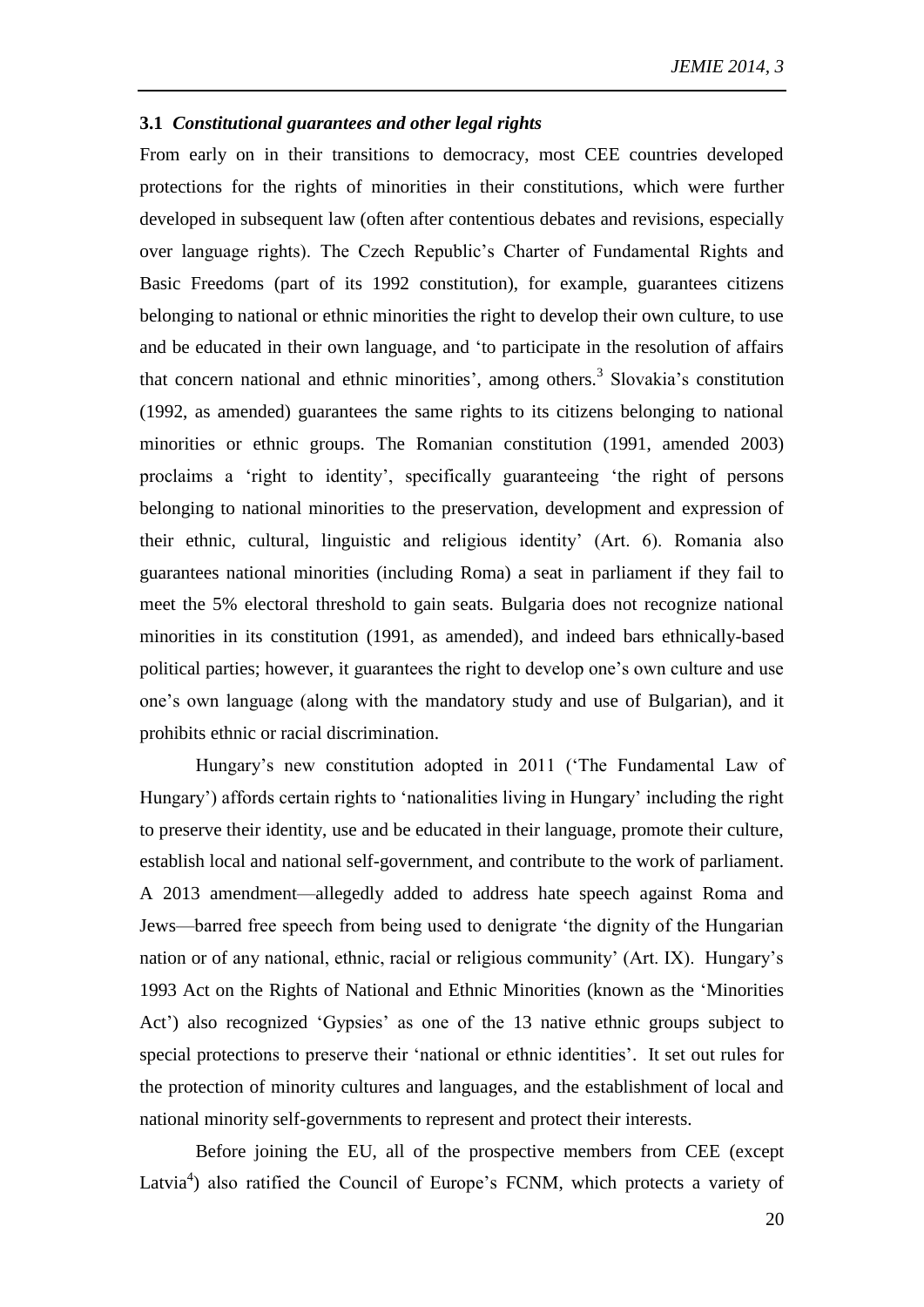minority rights. To date, all except the Baltics and Bulgaria have also ratified the Council of Europe's European Charter for Regional or Minority Languages. All of these documents today serve as part of the edifice of inclusion that supports the rights of Roma and other minorities.

## **3.2** *Support for Roma culture, education and integration*

While not a guaranteed, stable source of funding, government funds have also been available in all of these countries to help preserve Romani culture. For example, the Czech government currently subsidizes the Khamoro World Roma Festival in Prague, the Museum of Romani Culture in Brno, the publication of Roma periodicals and electronic media (e.g. *Romano hangos* and *Radio Rota*), and activities of a number of Romani NGOs (including, for example, the Romea news service). Government subsidies are also provided for Romani language print media and cultural activities in Slovakia. In Hungary, the Public Foundation for National and Ethnic Minorities provides financial support for several Roma papers (e.g. *Lungo Drom* and *Amaro Drom*), and (along with the Ministry of National Cultural Heritage) cultural events organized by Roma organizations and minority self-governments. Bulgaria's Ministry of Culture and National Council for Ethnic and Demographic Issues have provided funds for projects to preserve and develop Romani culture such as the Roma Cultural Information Centre (Tomova and Andreeva, 2012). Finally, in Romania, Romani culture is supported in various ways by the Ministry of Culture as well as the National Centre of Roma Culture (NCRC), which was established by the government in 2003.

Some countries have also adopted affirmative action or 'positive discrimination' measures to help rectify or offset the disadvantages and discriminatory practices long faced by Roma. For example, since 1992, and more broadly since 1998, Romania has had reserved spaces for Roma in both secondary and higher education, supporting the enrolment of over 10,000 students in secondary and vocational education from 2000 to 2006 and over 1,400 students at universities (Bojinca *et al*., 2009: 11). It also established a number of affirmative action programs to support Roma teachers (Fox and Vidra, 2013). Hungary has incorporated affirmative action into its tertiary education, and provides free textbooks, some social benefits, mentoring and scholarships to Roma students (Roma Education Fund, 2010: 16). The Czech Republic has subsidy programs to support primary and secondary school education. In 2013, Slovakia adopted an amendment to its anti-discrimination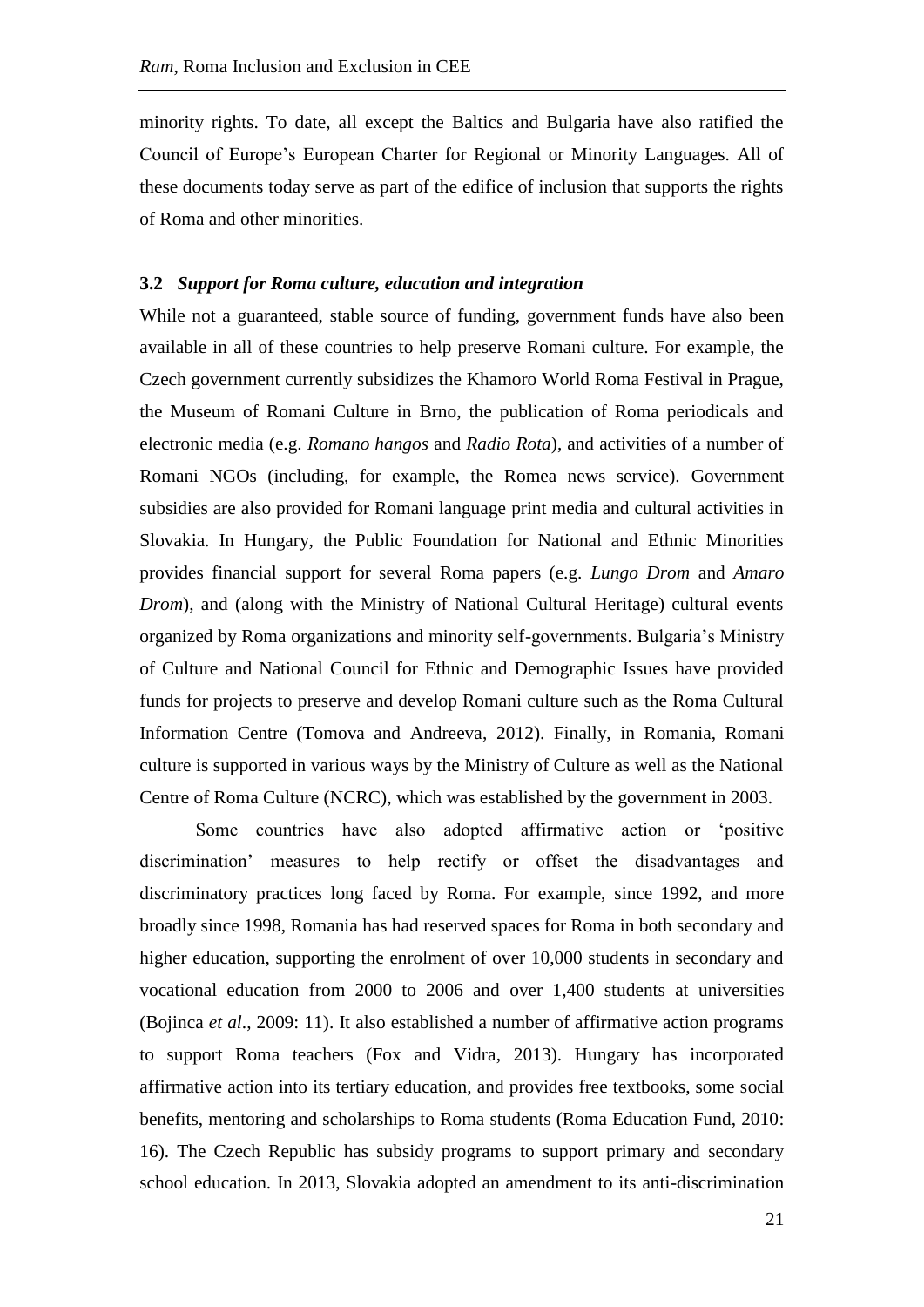legislation allowing positive discrimination ('temporary equalization measures') with the goal of 'ensuring equal opportunities in practice' in employment, education, health care and housing, thereby addressing social and economic disadvantages that may stem from racial or ethnic origin as well as other factors (Lajčáková, 2013). All of the countries examined here have also taken advantage of external funding to support Roma education, especially the thousands of scholarships provided for Roma university students in CEE through the Roma Education Fund, as well as EU funds.

In addition, various local and national government positions and institutions have been established to support integration of Roma and other disadvantaged populations, such as Hungary's State Secretariat for Social Inclusion (established in 2010) and the Czech Republic's Agency for Social Inclusion in Roma Localities (established in 2008). Numerous Roma projects have also been funded in all of these countries (often also with external funds) to support Roma integration, including in the fields of education, housing, health and employment. Many of these projects have had successful results, although typically on a small scale. Prior to enlargement, they were supported by over 100 million euros through the EU's PHARE program (European Commission, 2005). Following enlargement, the EU's new member states continue to have access to billions of euros in EU funds to support Roma inclusion efforts, and Romania, Bulgaria, the Czech Republic, Slovakia and Hungary (as well as seven other member states) all allocated specific amounts of EU funding for Roma in their National Roma Integration Strategies.

## **3.3** *Consultative bodies and other alternative political spaces*

The EU has also continually pressed CEE countries to include minorities and civil society in the development of policies that affect them. These countries established a variety of consultative or advisory bodies and positions to do just that. Today, for example, Romania maintains a Council for National Minorities that includes representatives of each national minority group, and a National Agency for Roma, which carries out its work in co-ordination with seven regional offices. The Czech Republic has a 12-member Council for National Minorities and a Government Council for Roma Minority Affairs, both of which include Roma representatives; Slovakia has an Advisory Council for Minorities and Ethnic Groups (with Roma holding two of the fifteen seats reserved for minorities) and an Office of the Plenipotentiary of the Government of Slovakia for Roma Communities; and Bulgaria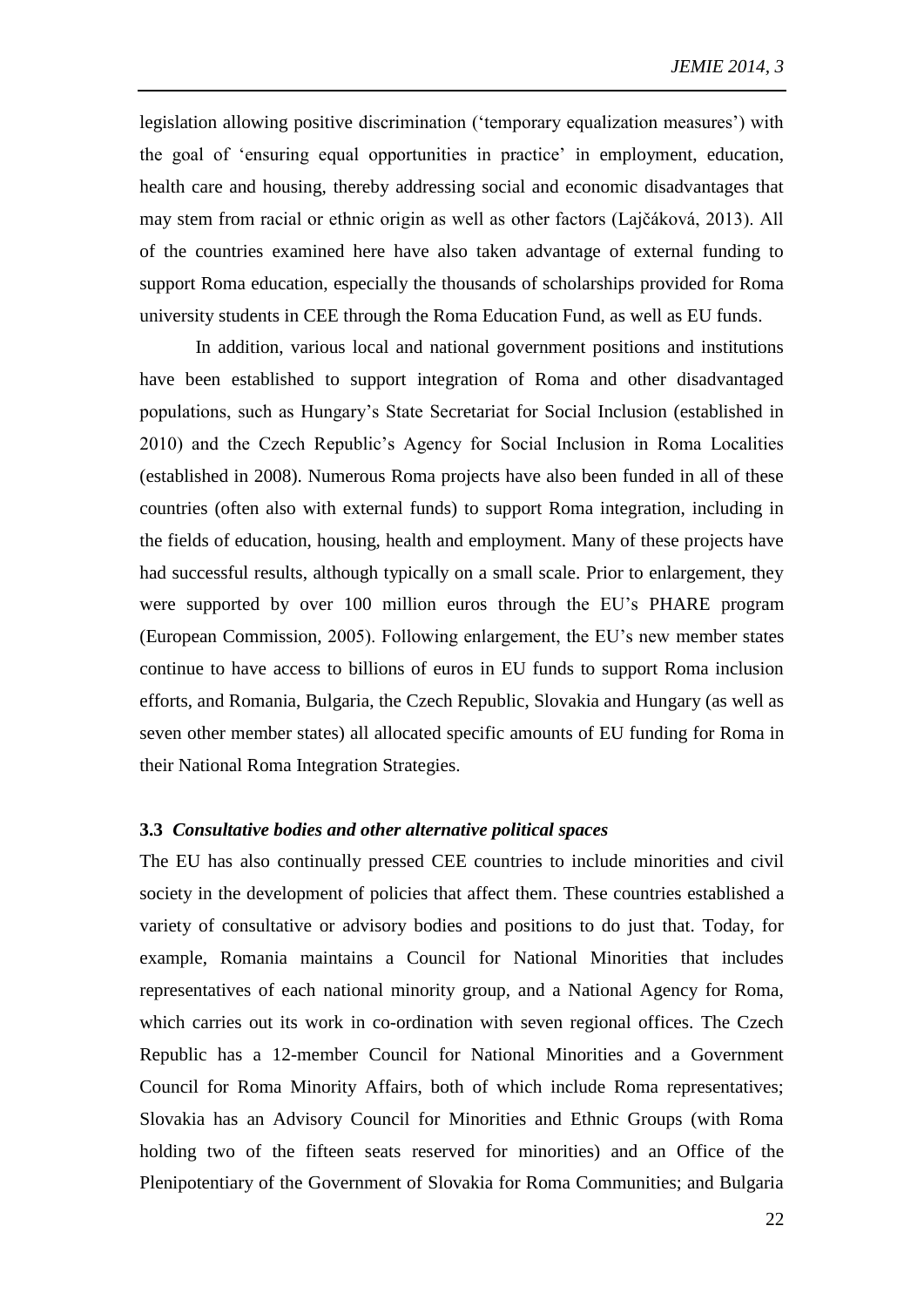has a National Council for Cooperation on Ethnic and Integration Issues. Hungary's consultative body is the Roma Coordination Council, while Roma (and other minorities) are also able to make some decisions regarding education, language, media and culture at the local, regional and national level through the country's extensive minority self-government system. The Hungarian government (2004: 9) reports that almost 1,000 settlements elected local Roma self-governing bodies in 2002, and thousands of Roma are actively involved in them.

## **3.4** *Anti-discrimination legislation, equality bodies and Roma strategies*

Finally, as mandated by the EU, all of these countries adopted anti-discrimination legislation in accordance with the EU Racial Equality Directive (Directive 2000/43/EC). Thus, discrimination on the basis of race or ethnic origin is barred in employment, education, social security, healthcare and access to goods and services, including housing, in all of these countries. Under this Directive, all EU member states also created or designated an Equality Body to promote equality and provide assistance to victims of discrimination, among other functions. In line with a European Commission proposal and subsequent Council conclusions in mid-2011, they have also all recently adopted National Roma Integration Strategies for improving Roma inclusion in their countries (following up on previously adopted Roma strategies), and the European Commission monitors progress on these strategies.

Overall, as Romanian Roma activist Nicolae Gheorghe (2010: 8) explains, the EU was successful in getting governments to pay attention to Roma issues and to adopt measures to help improve their situation:

[The] political pressure [from the EU] raised the profile of the [Roma] issue considerably and things started to happen in rapid succession: a government strategy was developed for the sake of EU Accession in 2001; a National Agency for the Roma was set up, as well as a Roma political party with representation in Parliament; and Roma representatives were appointed to local government offices. During the pre-accession period […] scores of Roma NGOs were set up, and a small Roma intellectual elite emerged, and they became vocal in their demand for human rights and minority rights.

The EU provided an impetus and funds to candidate countries to do something to address the problems faced by Roma in their countries (as reported by the EU and others), and today one can find an array of inclusive efforts. What the EU did not do, however, is substantially change views on the need for minority rights when they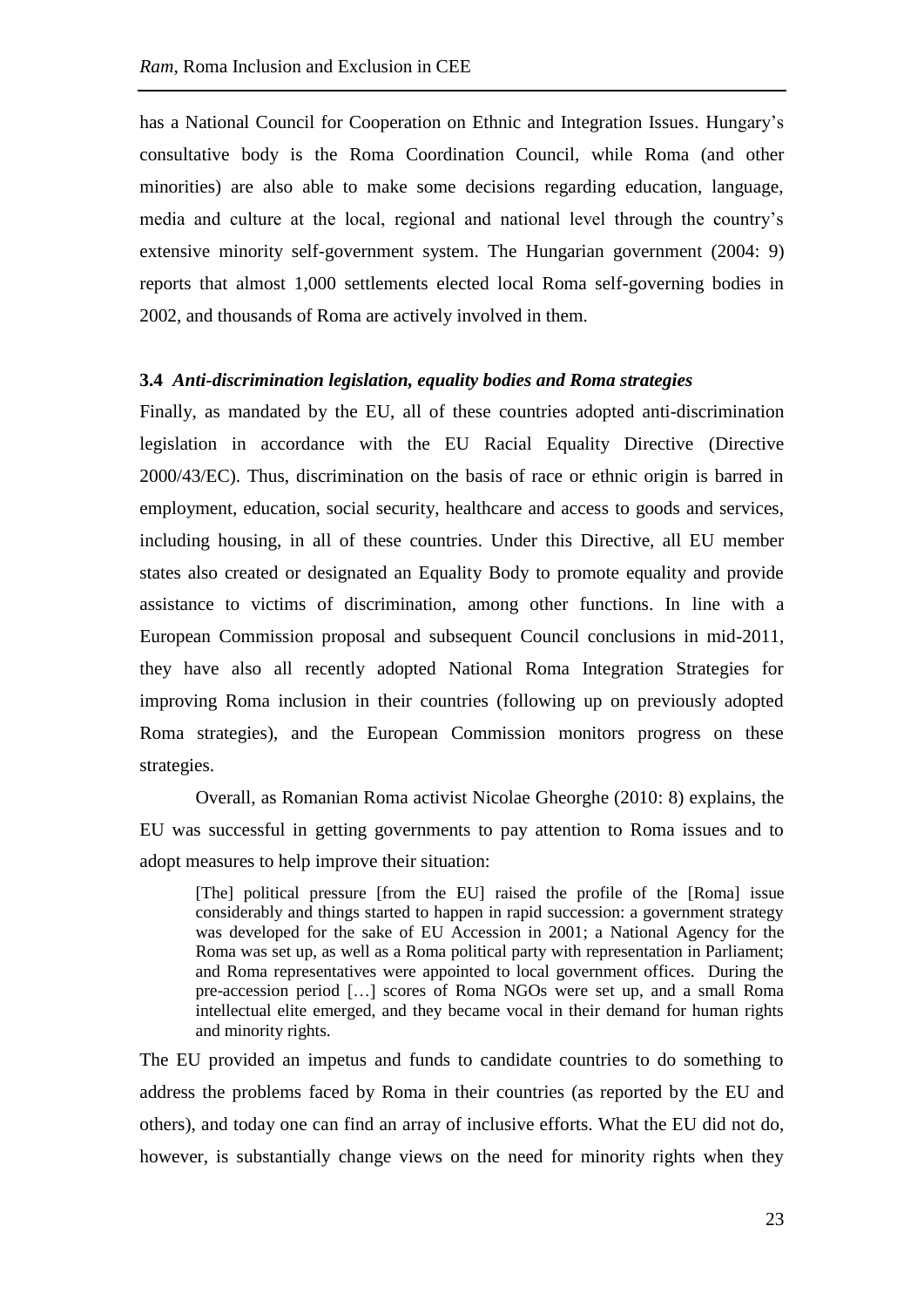were not already present, or erase fundamental prejudices regarding Roma. As an advisor on Roma issues to the Romanian Prime Minister states, Romania has a Roma Strategy, 'but only because Brussels demanded it. It is just a paper' (Draghici, 2014). Thus, rather than replace exclusionary elements, the result of the EU's efforts is that weak inclusion now co-exists with exclusionary practices; in some cases, exclusion has even emerged in reaction to external demands and has been tacitly endorsed through the practices of old EU member states.

## **4. The state: perpetuating Roma exclusion and deterring real participation**

Laws and government institutions supporting equal rights, anti-discrimination, socioeconomic inclusion, Romani culture and education, and Romani participation meet countervailing forces from CEE governments in the form of right-wing parties, racist statements by public officials (at the national and local level), token participation, and policies and practices that perpetuate social exclusion.

## **4.1** *Discriminatory rhetoric*

While adopting and implementing positive actions for Roma, high-profile officials in most CEE countries have also made discriminatory remarks against this population, and few politicians speak out strongly against such rhetoric. For example, in Hungary, Zsolt Bayer, the right-wing co-founder of the currently ruling Fidesz party (and friend of Prime Minister Viktor Orbán), recently published an editorial in which he stated in response to a bar fight that reportedly included Roma—that 'a significant portion of the Gypsies are unfit for co-existence, not fit to live among human beings. These people are animals and behave like animals […] These animals should not exist. No way. This must be solved, immediately and in any way possible' (ERRC, 2013). Previously, he reportedly stated that 'whoever runs over a Gypsy child is acting correctly if he gives no thought to stopping and steps hard on the accelerator' (Verseck, 2013). Many more racist remarks can be found in the discourse of members of Jobbik, the extreme right party that gained 17% of the vote in Hungary's 2010 elections, earning 47 of the 386 seats in parliament.<sup>5</sup> Prime Minister Orbán has at times rejected Jobbik's arguments, but appears to do so without conviction or strong words (see MTI, 2013). In response to Bayer's recent comments, the Deputy Prime Minister indicated that there was 'no room in Fidesz for people who consider groups of people to be animals', later back-tracking that he 'cannot presume that [Bayer]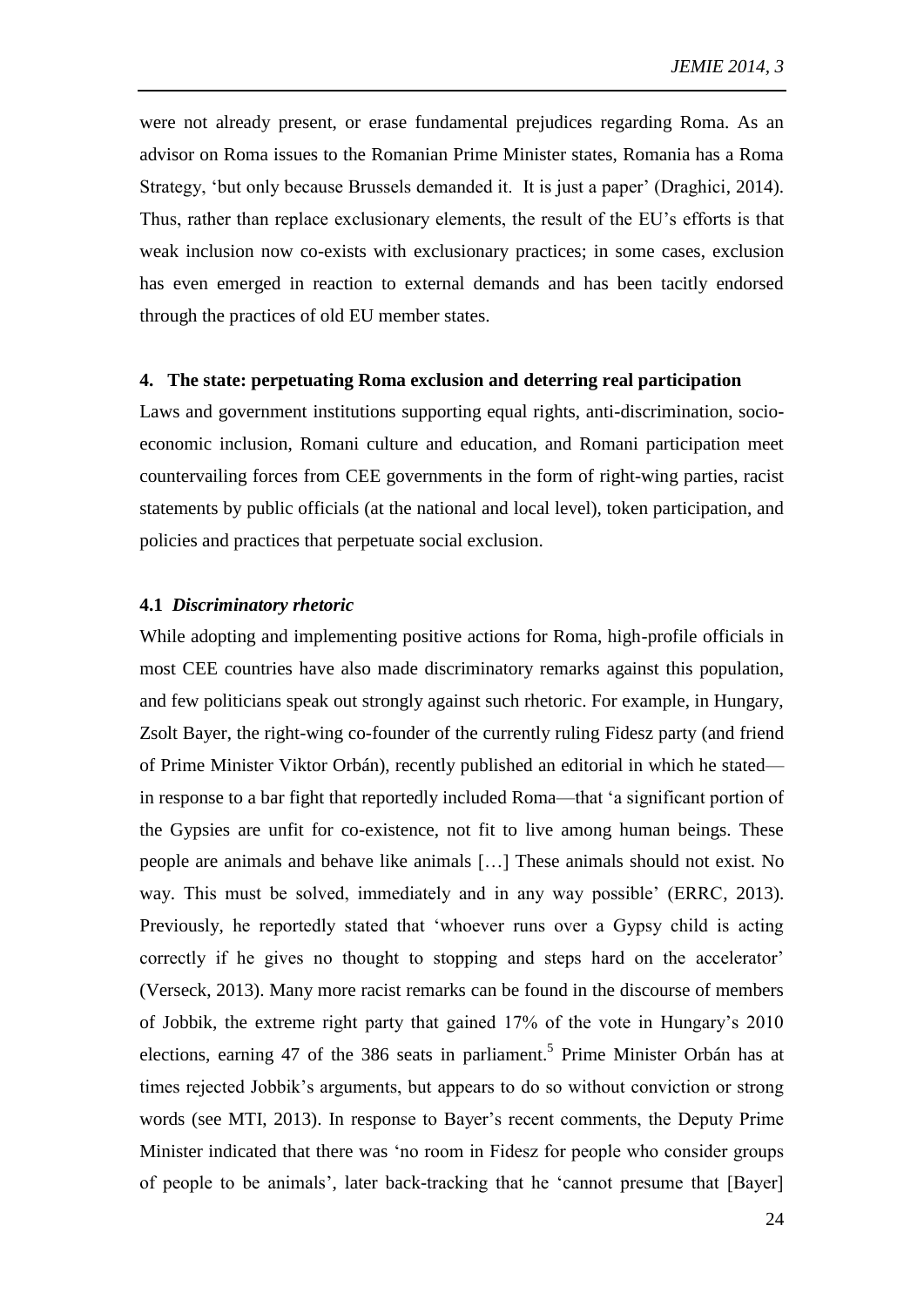really believed what he wrote' (Hodgson, 2013). Meanwhile, a Fidesz spokesperson emphasized that protests against Bayer's comments were misplaced, and should rather be directed at those who commit violent crimes (Hodgson, 2013).

Similarly, in the Czech Republic, as reported by the Council of Europe's Commissioner for Human Rights (2011: 3), 'racist and notably anti-Roma discourse is still common among mainstream politicians at both the national and local level. Extremist political parties have resorted to particularly aggressive manifestations of this type'. A Czech politician and former Minister of Education notes the pervasiveness of such rhetoric in a recent interview:

Anti-Gypsyism and xenophobia permeated the highest circles of Czech politics, including the government and the Czech President himself. Racism has nested within all parliamentary parties and such rhetoric is used as a mobilisation tool wherever there is a receptive audience. Every single parliamentary party has its MPs, mayors or leaders that play this dangerous game. (Liška, 2012)

As he points it, 'such a powerful mainstream current of intolerance' makes it extremely difficult to change negative public attitudes towards Roma.

In Romania, anti-Roma remarks have been made by, among others, current (and past) President Traian Băsescu, who in 2007 derided a Roma journalist and then called her a 'stinking Gypsy'. His subsequent remarks at a 2010 news conference when he stated that 'very few [Roma nomads] want to work' and 'many of them traditionally live off what they steal'—recently earned him a fine from Romania's anti-discrimination agency (CNCD, 2014). Other public officials have also been criticized for negative statements about Roma, including Prime Minister Victor Ponta, and the Mayor of Craiova, who in 2007 compared Roma to monkeys in a zoo (Scicluna, 2007).

The EU's expectations of equal rights for minorities and social inclusion efforts to help Roma have done nothing to diminish the anti-Roma attitudes of such public officials—and sometimes even breed resentment. For example, in Slovakia, Prime Minister Robert Fico recently characterized some demands for minority rights as 'blackmail', emphasizing 'we did not establish our independent state to give preferential treatment to minorities, however much we appreciate them, but to privilege the Slovak nation-state in particular […] It is a curious situation when minority problems are being intentionally foregrounded everywhere to the detriment of the Slovak nation-state' (Rorke, 2013; Balogová, 2013). He also suggested that Roma children should be taken from their parents and put in boarding schools, noting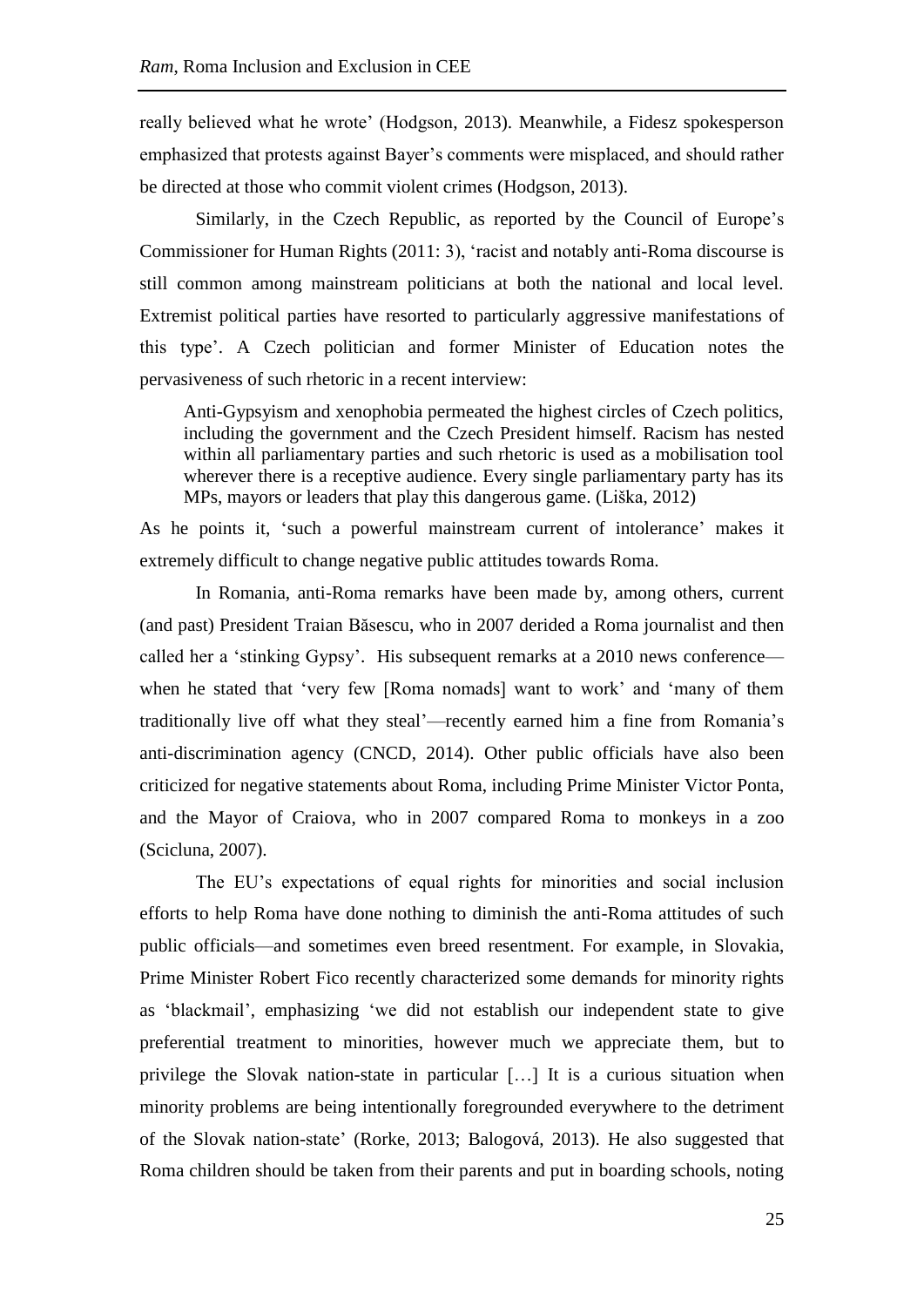that the only problem with such necessary 'extreme measures' was the negative reaction they would get from abroad and from 'sanctimonious' human rights activists (Bikár, 2013). It is not likely that his opinions on Roma changed much from back in 2002—in the wake of allegations of forced sterilizations of Romani women—when he promised as part of an election campaign to 'actively effect *[sic]* the irresponsible growth of the Roman[i] population' (Scicluna, 2007), or in 2001 when he indicated that 'we have a great mass of Roma who do not want anything except to lie in bed and survive on social security' (Guglielmo, 2004: 46).

Some officials merely tend to alter their rhetoric depending on who is listening. Hungary's ruling party, for example, has been criticized for 'speak[ing] with two tongues', rejecting right-wing extremism when addressing an international audience 'to maintain a good reputation abroad', but supporting such views in the local media (historian Kristián Ungváry, cited in Verseck, 2013). As Bernard Rorke (2013) of the Open Society Foundations Roma Initiatives Office in Budapest states, '[i]t's hard to reconcile the fine sentiments contained in the government's Roma integration strategy [submitted to the European Commission], with its equivocation in the face of statements that disparage, dehumanize, and degrade Roma'. Hungary's 2011 constitution (and subsequent amendments) also appears to be a push-back against minority rights and EU expectations. Besides raising concerns among many observers (including the European Commission, the European Parliament and the Council of Europe) about democracy, human rights and the rule of law in Hungary<sup>6</sup>, it did not go without notice that 'minorities' *per se* are no longer even mentioned in this constitution. Instead, it recognizes 'the nationalities living with us' as 'part of the Hungarian political community', and affords them some rights. The constitution itself is proclaimed as the fundamental law of the 'Hungarian nation', a nation that extends beyond the country's borders.

When looking to long-time EU member states to assess where the lines of acceptable rhetoric within the EU regarding Roma might be drawn, CEE governments are further reassured that they are no different from their West European counterparts.<sup>7</sup> Anti-Roma comments coming from public officials in long-time EU member states, including (but not limited to) France, Italy and the UK, compete with their CEE counterparts in demonstrating intolerance towards their Roma communities. These reached new levels in some countries with the fear-mongering triggered by the impending removal of employment restrictions on citizens from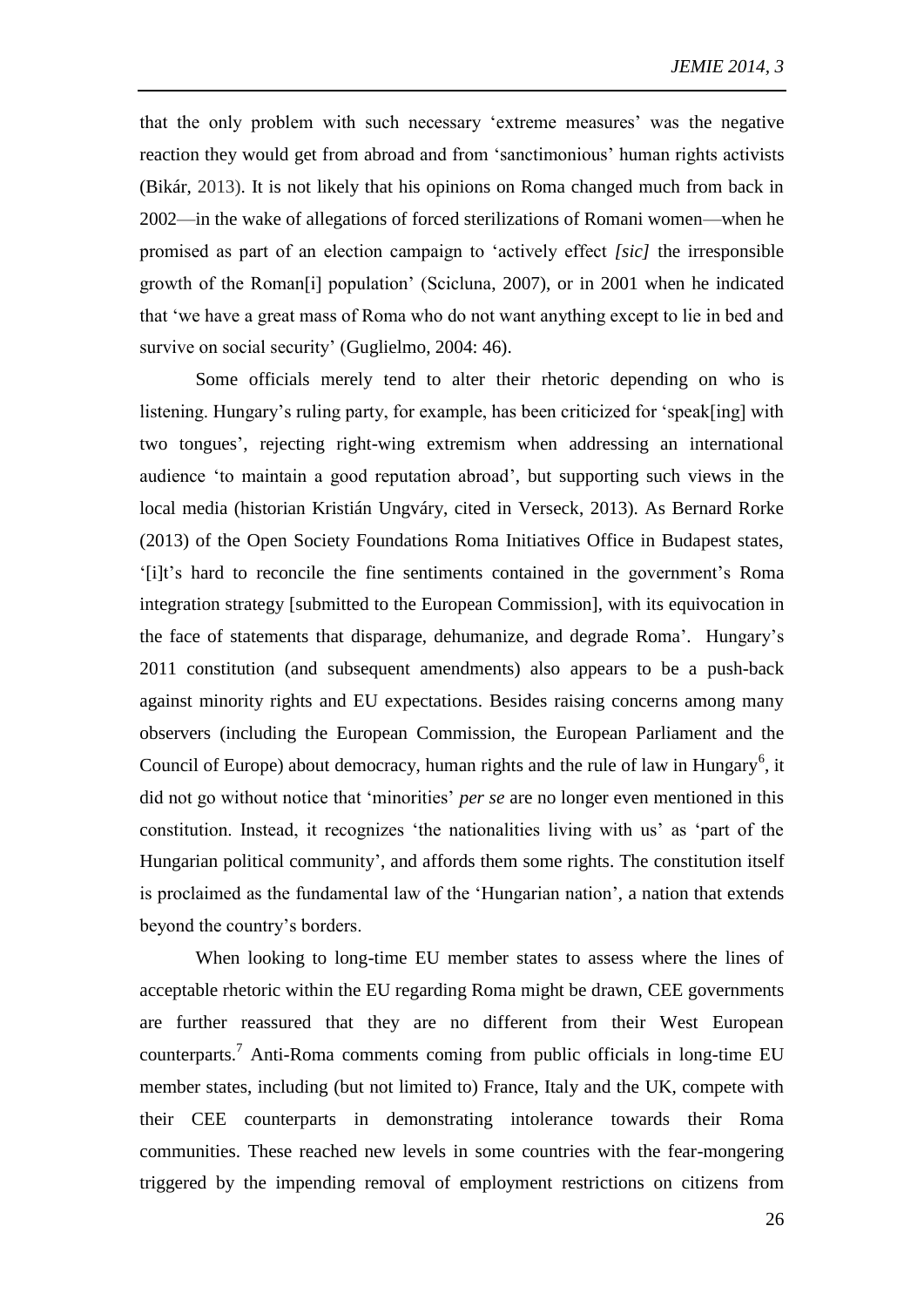Romania and Bulgaria in January 2014. France's Interior Minister at the time (now Prime Minister) Manuel Valls indicated that, 'these people have lifestyles that are extremely different from ours' and agreed that only a minority of Roma wanted to integrate into French society (Beaudoux, 2013). He previously emphasized that Roma must return to their home countries as 'France cannot welcome all the misery of Europe' (*Le Point*, 2012). In the UK, Prime Minister David Cameron's (2013) response to a barrage of anti-Roma discourse in his country was that 'free movement within Europe needs to be less free'. Long before this, in 2001, his country (with the approval of the Czech government) set up passport checks in Prague airport ostensibly to prevent Czech Roma from entering the UK. Italy's Interior Minister also expressed regret in 2010 that many Roma and Sinti in Italy are Italian citizens and thus 'have a right to stay and nothing can be done about it' (Council of Europe, 2012c: 43).

# **4.2** *Discriminatory practices*

Alongside discriminatory rhetoric, governments have also paired their inclusionary laws, institutions and projects with exclusionary practices such as segregated education and housing. The EU has done little to halt such practices. For example, the Czech Republic continues to place Roma into separate 'practical schools', formerly called 'special schools' and generally intended for students with mental disabilities. This is despite constant EU and NGO criticism of the discriminatory practice, and long after a European Court of Human Rights ruling against it (*D.H. and Others v. The Czech Republic*, Grand Chamber, no. 57325/00, November 13, 2007). One third of Roma children still attend such schools, significantly limiting their future opportunities, including the possibility of finding employment (Kostlán, 2012b).<sup>8</sup> In Bulgaria, Hungary and Slovakia, Roma are also disproportionately found in separate schools (including special schools for the mentally disabled) or segregated classes, despite legislation adopted in the latter two (and Romania) that prohibits segregated education (Council of Europe, 2012c), as well as a European Court of Human Rights ruling against Hungary for this practice (in *Horváth and Kiss v. Hungary*, no. 11146/11, January 29, 2013).

Forced evictions of Roma from their homes also continue in many of the EU's new members, despite some government efforts to resolve the problem. Roma have been subject to forced evictions in recent years in all five countries examined here (ERIO, 2013; Council of Europe, 2012c). For example, in Baia Mare, Romania, over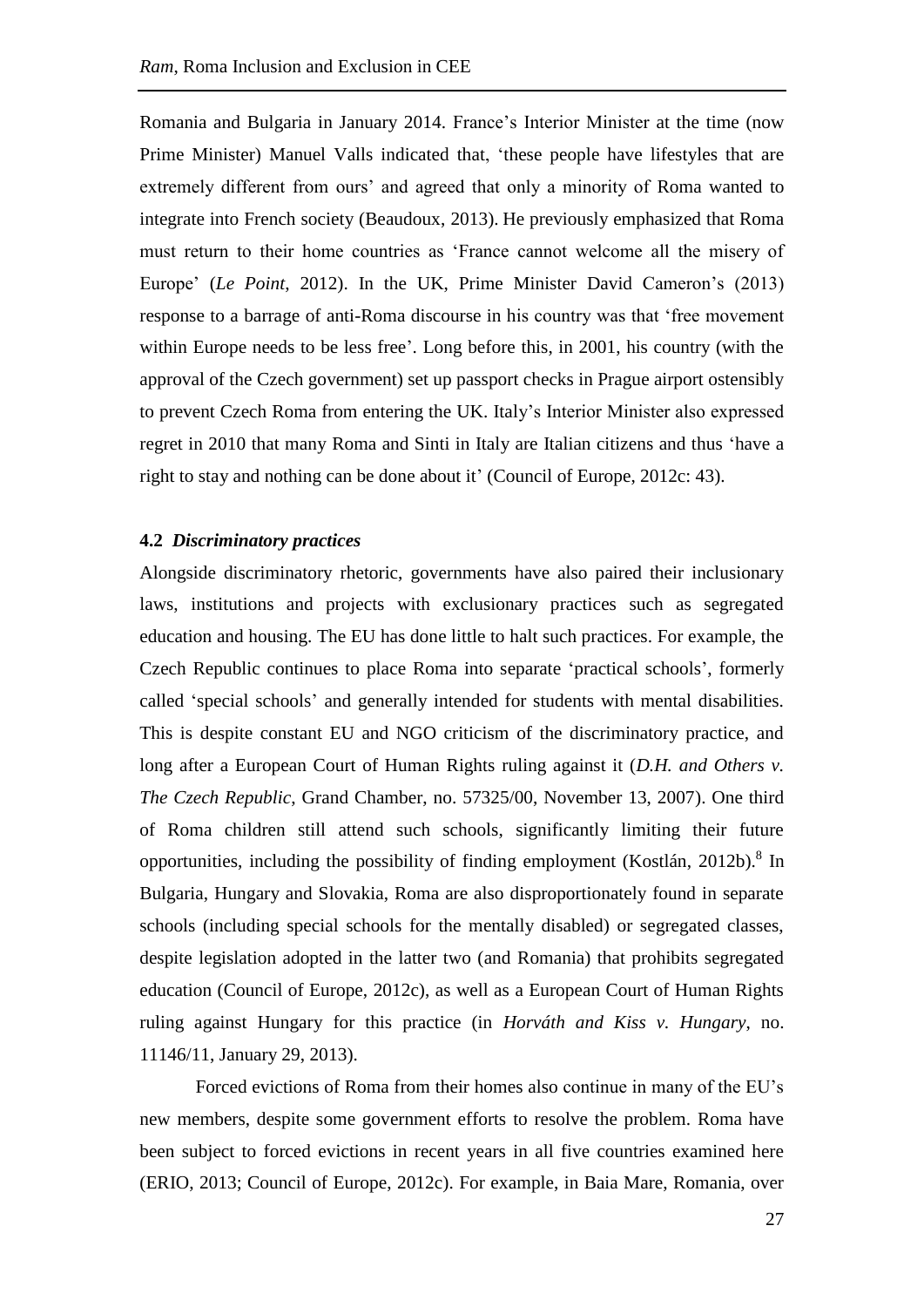100 Roma families were evicted in 2012 from a two-decades old informal Roma settlement, had their homes demolished and were relocated to an abandoned factory on the edge of town where some succumbed to toxic fumes. The mayor, who thereby fulfilled his campaign promise to relocate the Roma (and had previously built a wall to separate another Roma community), won a ringing endorsement in the elections a few days later, with 86% of the vote (Hakim, 2013; Marinas, 2012). Another 100 people, more than half of them children, were also rendered homeless when their dwellings were destroyed in late 2013 in another Romanian town.

In all of the countries examined here, many Roma also live in segregated housing or settlements (Council of Europe, 2012c), and in some cases the problem has increased. For example, the Czech government reported in 2006 that one third of Roma in the country lived in ghettos, and at least 90% of those living there were unemployed (*[Hospodářské noviny](http://hn.ihned.cz/)*, 2006); in mid-2011, it found that the number of ghettos in the country had increased to as many as 400, encompassing tens of thousands of people, mostly Roma (ROMEA, 2011a). While some local authorities are helping to improve this situation, the Council of Europe's Human Rights Commissioner (2011: 10) indicates that 'many local authorities are at the origin of the worst practices'. In Bulgaria, the 'countless urban ghettos' were also among the recent complaints of Roma activists (ROMEA, 2012a). Meanwhile, in Slovakia (as in Romania) local authorities have built numerous walls separating Roma communities from non-Roma neighbours (Council of Europe, 2012c). It should be noted, moreover, that in all of these countries many Roma live in sub-standard housing, lacking basic amenities such as electricity or indoor toilets (FSG, 2009, 26; FRA, 2012), and government efforts have done little to alter this situation.

Looking to Western Europe to assess acceptable practice in the EU again leads to reassurance that such exclusion is an acceptable norm in EU member states. For example, Greece has received three rulings against it by the European Court of Human Rights in cases regarding segregation of Roma schoolchildren (*Sampanis and Others v. Greece*, no. 32526/05, June 5, 2008; *Sampani and Others v. Greece*, no. 59608/09, December 11, 2012; *Lavida and Others v. Greece*, no. 7973/10, May 30, 2013). The problem of school segregation of Roma, or prevention of their enrolment, has also been reported in Portugal, Spain and Finland (Council of Europe, 2012c; Santiago, 2012). Forced evictions of Roma are at least as prevalent, if not more so, in some West European countries than in CEE countries. In France, Socialist President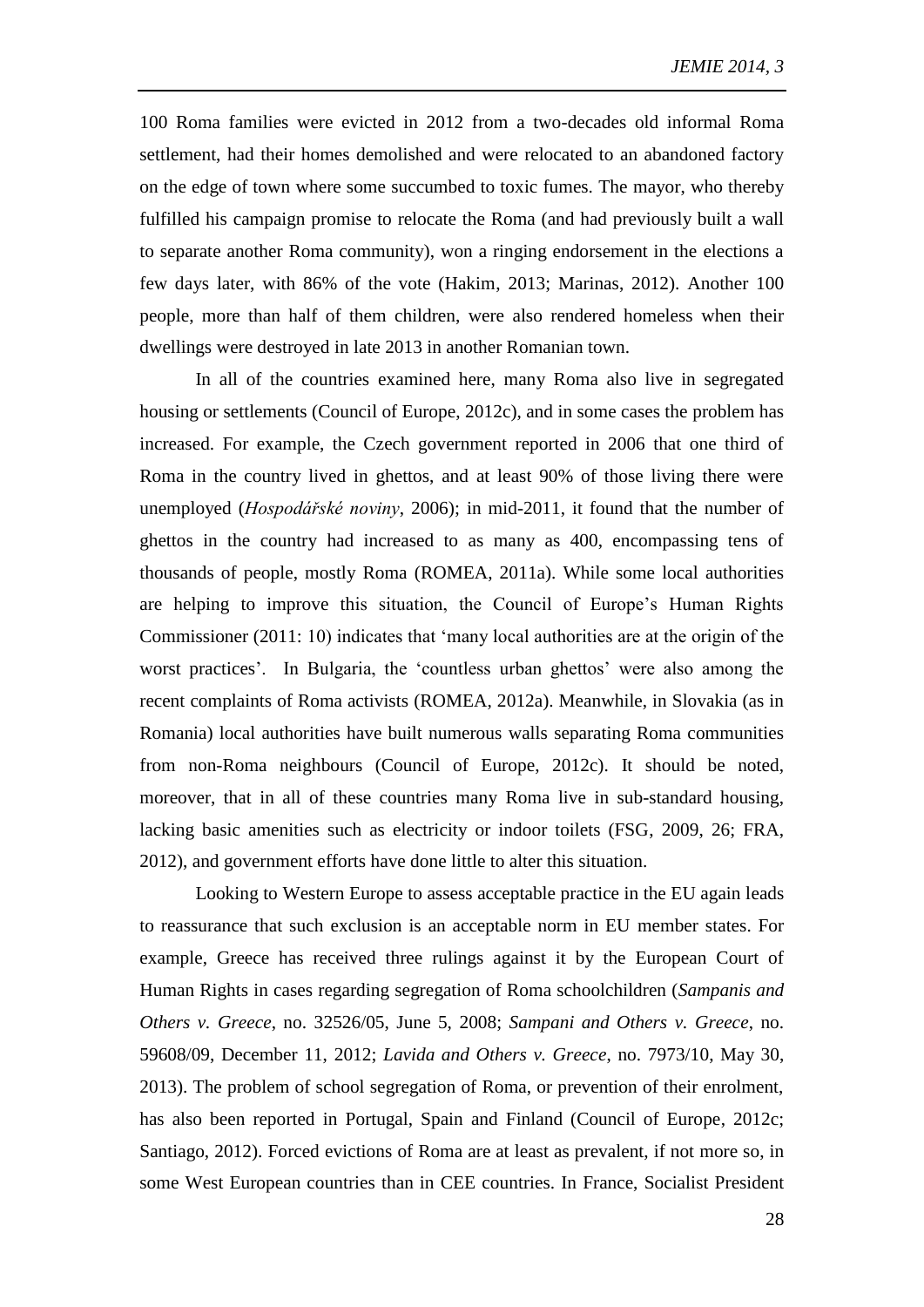François Hollande continued the policies towards Roma of his predecessor with a 'record number of evictions' in 2013 (Amnesty International, 2013). In Italy, over 1,000 Roma in Rome (some of whom were Italian citizens) were forcibly evicted under the "Nomad State of Emergency" declared by Prime Minister Berlusconi in 2008 and the mayor's "Nomad Plan"; many were relocated to segregated camps on the outskirts of the city. Roma have also been forcibly evicted in Spain and the UK (ERIO, 2013; Council of Europe, 2012b). Besides Italy, segregated housing or Roma settlements can be found in France, Greece, Portugal and Spain (Council of Europe, 2012c). Thus, it is perhaps understandable that when the Romanian mayor of Baia Mare was interviewed about his forced evictions of Roma in 2012, he explained that the step was temporary and not discriminatory, and 'this is just the first step in a project that aims to become the way, at an *[sic]* European level, of integrating the Roma people' (Marinas, 2012).

The European Commission itself has done little to counteract perceptions that these types of actions are acceptable in the EU, despite the strong rhetoric in response to France's actions in 2010 (see Ram, 2014: 216-217). In fact, despite occasional criticism of some long-time EU members' anti-Roma practices, European Commissioner for Justice, Fundamental Rights, and Citizenship Viviane Reding sometimes appears to commiserate with them and to blame the Roma for their situation. Most recently, she emphasized that Roma must be 'willing to integrate and to be willing to have a normal way of living' (*Novinite.com*, 2014), echoing the words of the French Interior Minister and suggesting (at least to some) that Roma prefer to live in poverty and exclusion. Similarly, at a conference held in the European Parliament, Reding pronounced: 'Let me name the problem – the problem are *[sic]* the Roma people… Let's be honest, this is our problem' (Nicolae, 2014). Such statements make anti-Roma rhetoric and shallow implementation of EU-promoted inclusionary practices appear entirely appropriate.

## **4.3** *Token participation*

While discriminatory rhetoric and practices in CEE reinforce Roma exclusion, even the actions taken to increase Romani participation often appear to be purely symbolic. Despite, or regardless of, guaranteed representation in some countries' parliaments, few Roma are elected to them anywhere (Pajic, 2012), and this has changed little over the last ten to fifteen years. While advisory or consultative bodies have certainly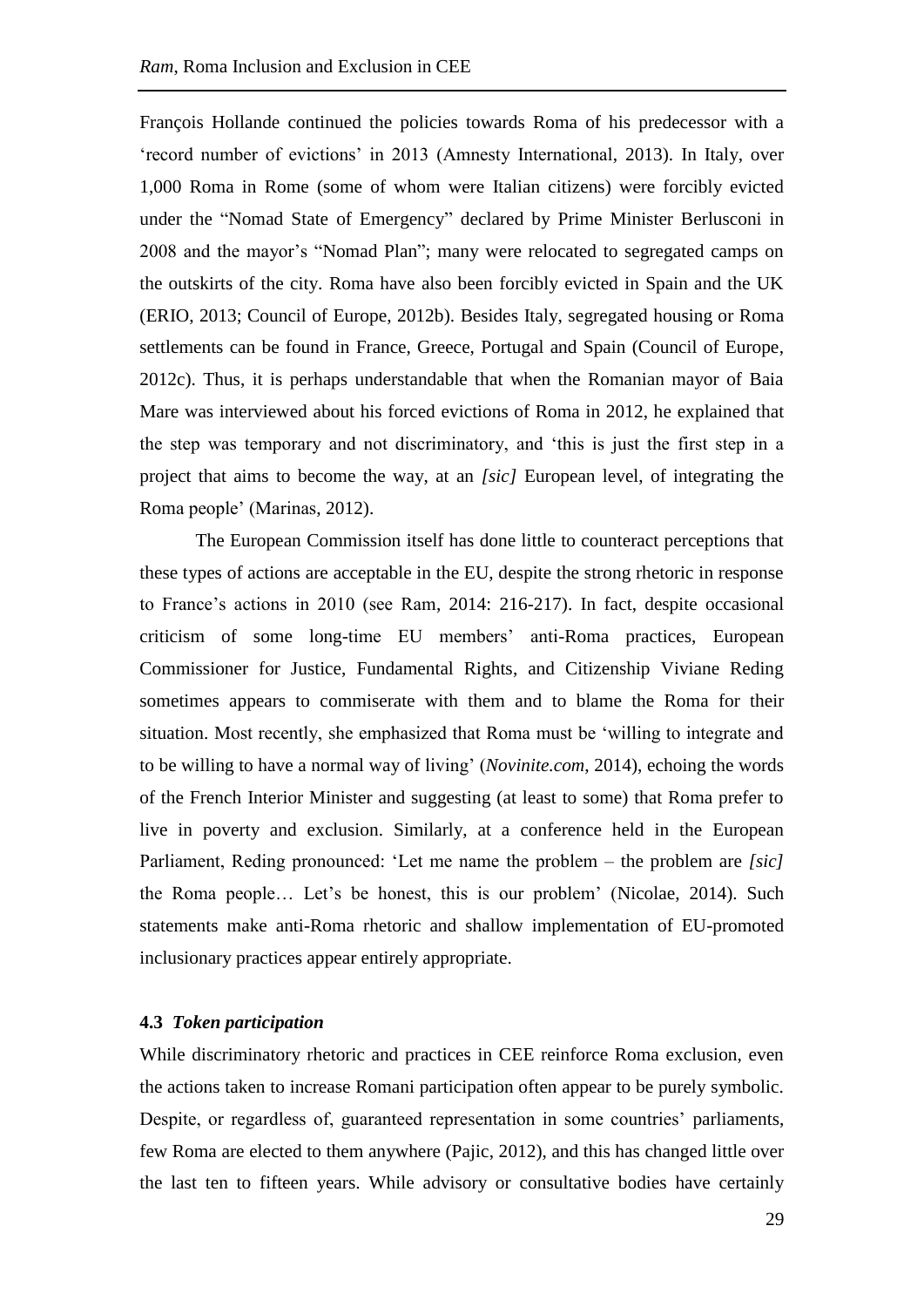provided a vehicle for some Roma to make their opinions known to their governments, participants have no mandate from Roma to represent them, and they tend to have little power or resources to make a difference. Some suggest these bodies were established merely so that governments could showcase their efforts to integrate Roma to the EU and other external audiences (see for example, Oprescu, 2000: 73- 74). Thus, the EU provided an incentive to include Roma in policy making that affected them, but not necessarily to do so effectively.

Some of the participants in such advisory bodies have begun protesting their token role. For example, in mid-2011, over 50 experts, many from NGOs and agencies working on Roma issues, resigned from the Czech Ministry of Education's Working Group on implementation of the National Action Plan for Inclusive Education. They complained that the ministry's approach to inclusive education was 'more and more obviously becoming mere rhetoric intended to calm the international community' (ROMEA, 2011b). Similarly, in Bulgaria in 2013, the largest Roma-led NGOs dropped out of the government's consultative body, the National Council for Cooperation on Ethnic and Integration Issues, demanding the establishment of a body with a 'real consultative process', rather than one that merely pretends to listen to Roma (Amalipe, May 2013).<sup>9</sup> Aware of the EU's expectation that governments consult Roma civil society, a member of this group subsequently queried EU Commissioner Reding on what the 'European Commission intends to do to encourage the national governments to [engage in] genuine dialogue with Roma NGOs and civil society organizations in general', and to promote 'real civil dialogue' at the international level. Reding's telling response—which disregarded the question—was that she has been 'urging' member states to help Roma, but that 'Roma communities must [also] help themselves get out of this difficult situation!' (Amalipe, July 2013). Thus (whether intended or not), the message was sent to both government and civil society that the status quo of very limited 'real' participation was acceptable to the EU and, if Roma are unhappy with it, it is up to them to fix it.

Even Hungary's minority self-government (MSG) system, which at times has been touted as a possible model for other countries, has not brought about a substantial improvement in Roma lives, Roma inclusion or even broad-based participation. While it has increased participation of Roma to some extent,  $10$  it has hardly enhanced social inclusion of Roma, largely because its mandate is limited to cultural autonomy (basic education, media, language and promotion of culture)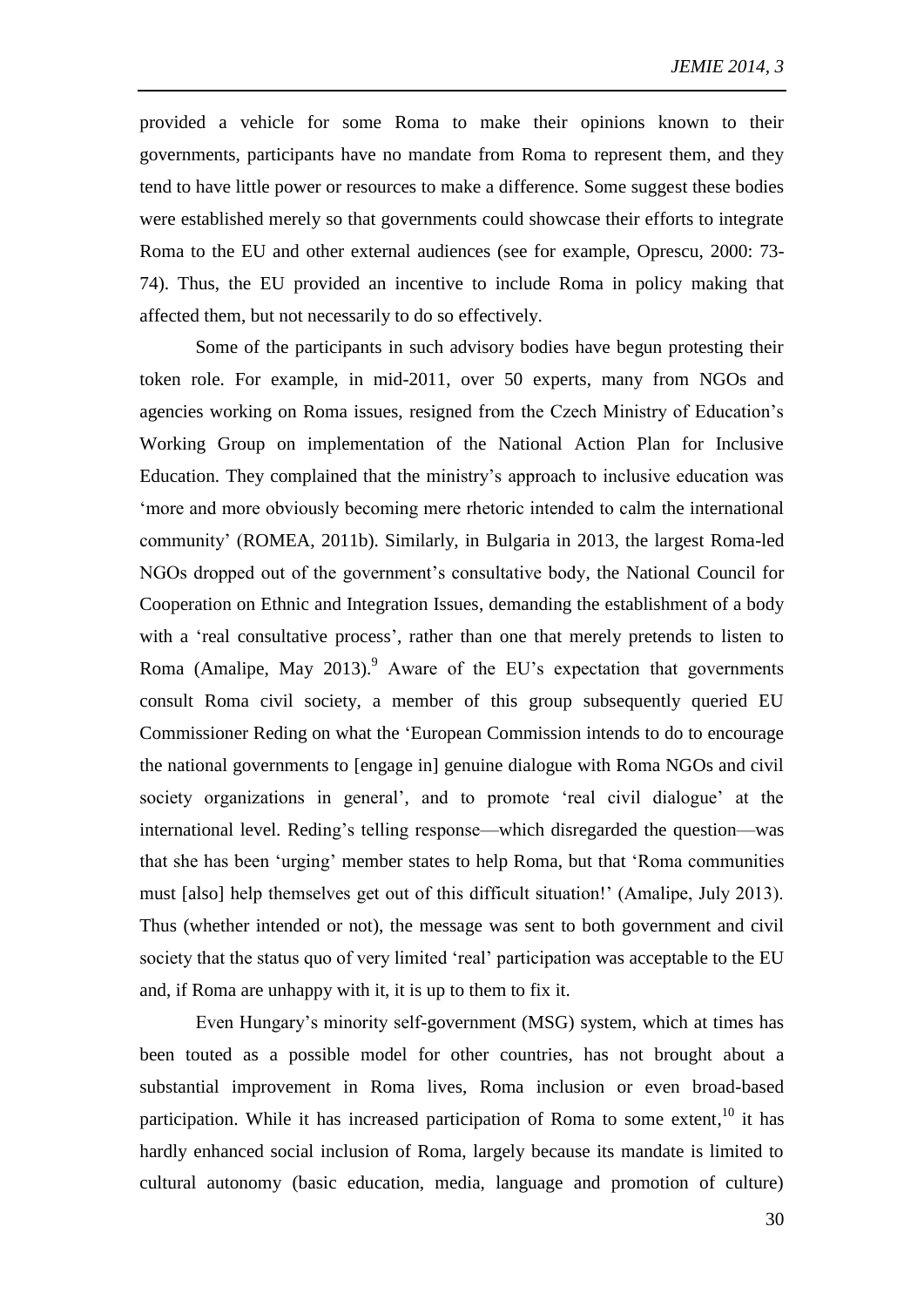(Curejova,  $2007$ ).<sup>11</sup> The language provisions are simply not very helpful for a community that largely speaks Hungarian at home, and local self-governments do nothing to directly address either discrimination or socio-economic inequalities. As one study states, 'the MSGs tend to marginalize Romani issues by depositing them in a parallel, fairly powerless, quasi-governmental structure rather than addressing them through established governing bodies' (NDI, 2006: 6). Some observers have argued that Hungary's Minority Law and the minority self-governments it established are not only 'largely inappropriate for addressing the situation of Roma' but have 'reified the exclusion of non-white minorities in Hungary' (Cahn, 2001). Given special but weak rights, Roma remain separate and unequal. Moreover, given the reasonable provision to allow ethnic minorities to "self-identify", the system has never been clearly representative since the majority population can also vote, and anyone claiming to be Roma can run, sometimes perversely leading to anti-Roma individuals representing the Roma population (Klípa, 2012; NDI, 2006: 11).<sup>12</sup> The Roma MSGs could hardly be considered representative in any case because only a small fraction of the Romani population in Hungary, probably less than 15%, even voted for them (NDI, 2006: 13- 14).

Overall, given their limited budgets, scope and power, in addition to their lack of real 'representation', consultative bodies and self-governments have done relatively little to advance the inclusion of the Romani population in CEE. This token representation may nonetheless appear more than sufficient if one looks to the longtime EU member states, including those with large Roma populations. Here, there are no members of parliament who have identified themselves as Roma in any country (Council of Europe, 2012c: 211), and few consultative mechanisms that include Roma. Consultative mechanisms that exist (for example in Germany) are content to limit the Roma voice to one or two organizations. Even at the EU level, as of early 2014, there was only one Roma in the European Parliament (from Hungary), $^{13}$  and the European Commission's consultation with Roma is frequently deemed insufficient by civil society. For example, in a recent open letter to Viviane Reding, the European Roma Grassroots Organisations Network appealed to the Commission to 'genuinely involve Roma Civil Society in the design and implementation of Roma Policies and Programmes at national and European level'. The network's director explained that 'we noticed that Roma are merely subjects, not actors in European policy-making' (ERGO, 2013). Similarly, the president of the European Roma and Travellers Forum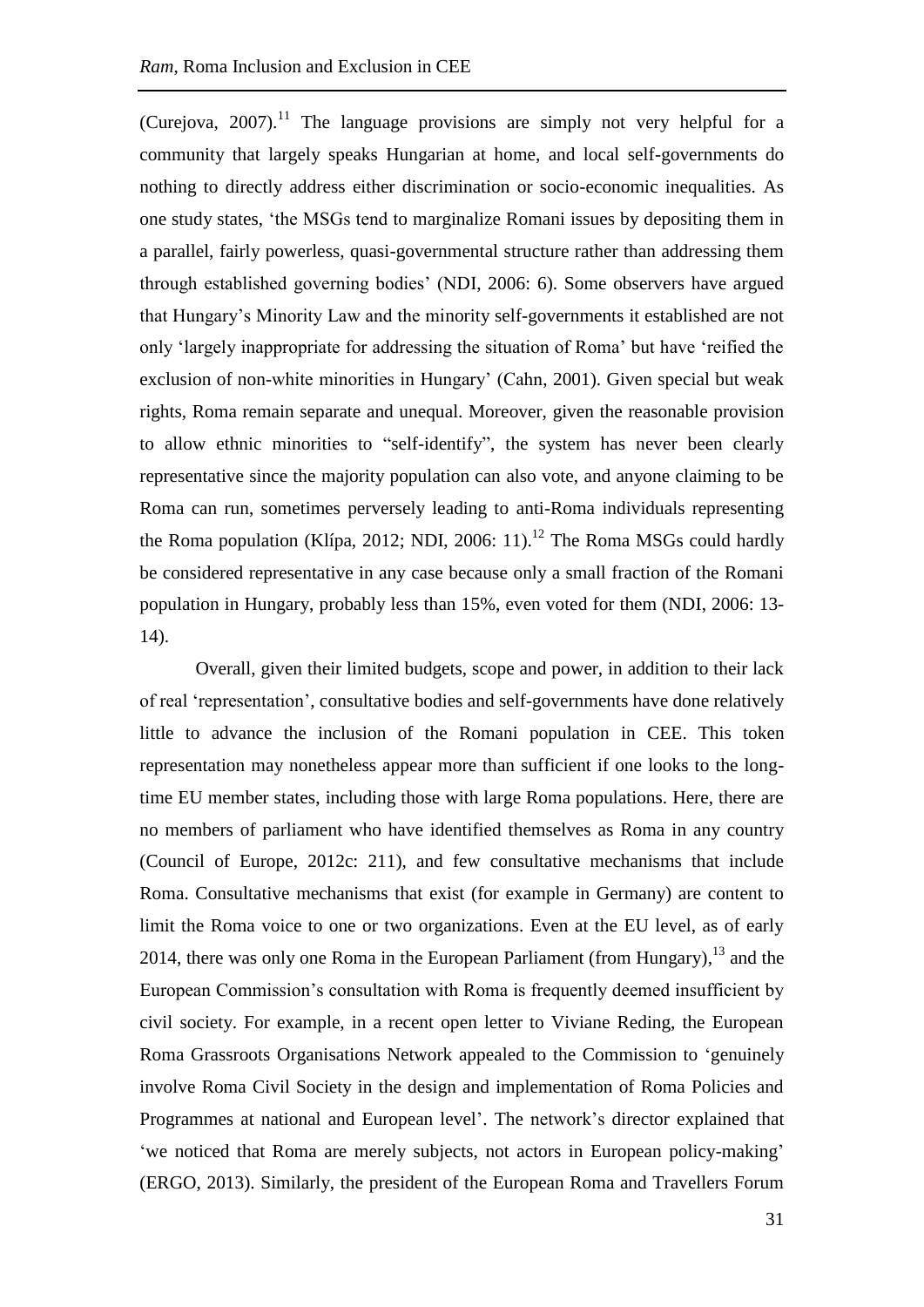rejected what he called 'decorative' Roma participation in the latest (2014) European Roma Summit, indicating 'the Roma yearn for genuine and honest participation and not to serve as puppets in a show' (ERTF, 2014).

#### **5. Society: reinforcing minority exclusion**

The exclusionary environment towards Roma in the countries examined here is due not only to government rhetoric and practices, but also to popular attitudes, media representations and the actions of strongly anti-Roma segments of the general population. Policy prescriptions and the rhetoric of elected representatives (or those that hope to be elected) both draw from, and feed into, the perceptions and actions of media and society. While a small group of activists and NGOs (some receiving EU funding) and a small but growing group of protestors call for 'European' norms of equality, the majority of the population in CEE countries typically maintain at least some negative attitudes towards Roma, and an extremist segment loudly proclaims and acts on their prejudices. Negative attitudes (or at least admission of them) may have been tempered in some cases by emerging norms of anti-discrimination, but are often reinforced by media reports on 'Roma crime' and are sometimes expressed through violent attacks against Roma (often unpunished, or only lightly so). Inclusionary expectations from the EU and inclusionary state policies cannot ultimately be effective if they are applied in an environment that does not recognize their value.

#### **5.1** *Persistent discrimination and negative views of Roma*

Opinion polls reveal persistent negative views towards Roma among the general population in all of these countries. For example, in a 2012 survey by Romania's antidiscrimination body, 43% indicated they had a negative or very negative opinion of most Roma (CNCD, 70). An EU survey found that only 34% of respondents in Romania and 28% in Hungary were 'comfortable' with having a Roma neighbour; this number was as low as 21% in Bulgaria, 17% in Slovakia and 9% in the Czech Republic (the lowest percentage in the 27 EU member states surveyed) (European Commission, 2008). The majority of people surveyed in a recent Eurobarometer in Slovakia (58%) and the Czech Republic (52%) also indicated they believed fellow citizens would be 'uncomfortable' with their children having Roma classmates. 46% felt this way in Hungary, but 'only' 35% in Bulgaria and 22% in Romania (European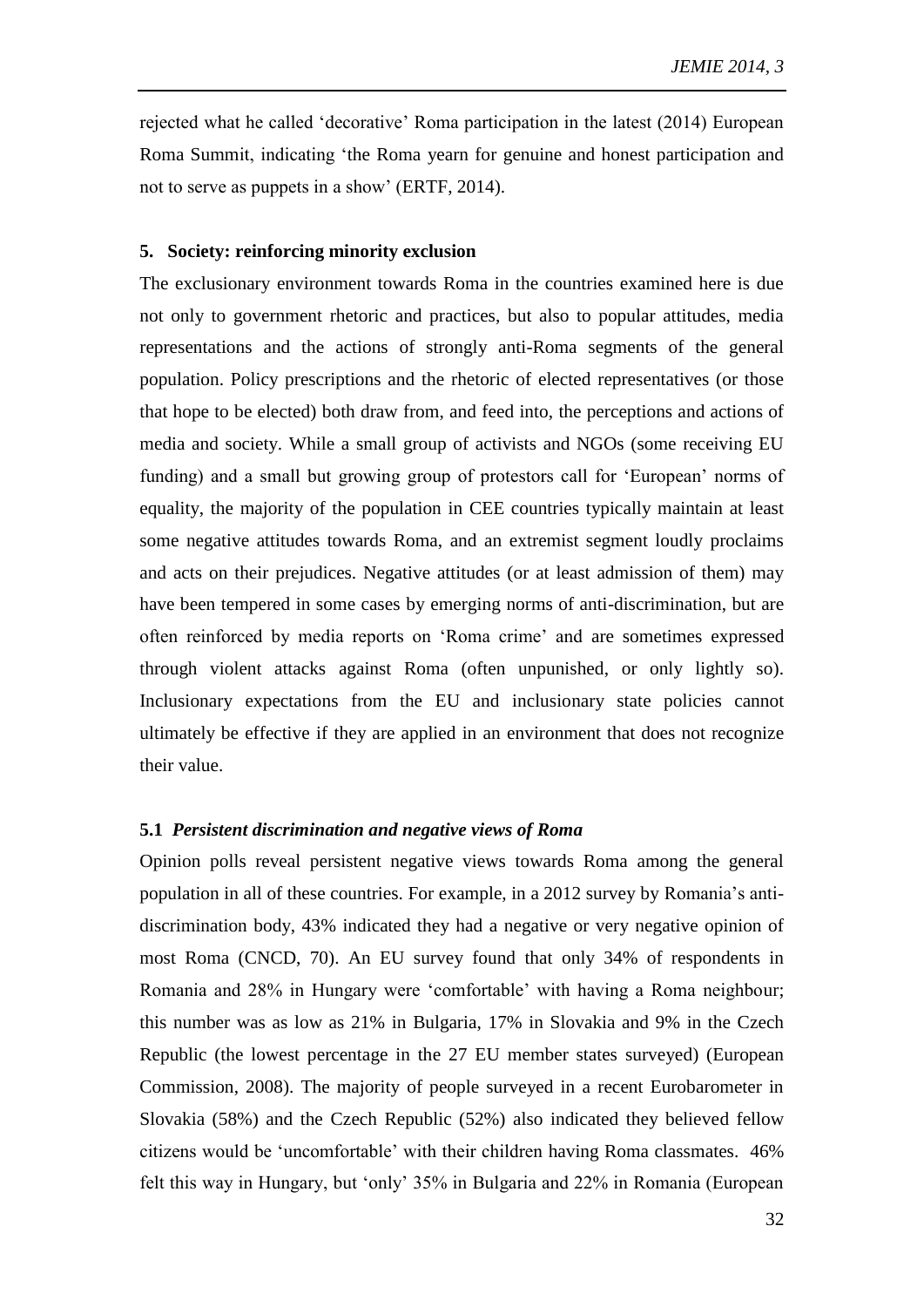Commission, 2012: 114). Moreover, over 80% of respondents in a 2012 survey by the Czech Academy of Social Sciences' Public Opinion Research Center perceived coexistence between the white majority and Roma as 'generally bad,' and more than half saw co-existence as problematic where they lived (*Czech Position*, 2012). Some opinion polls have also shown that negative attitudes towards Roma in the Czech Republic have tripled over the last 20 years (Liška, 2012).

Such negative views have real practical effects. Among these are seats in parliament going to anti-Roma parties, and continued racism and discrimination in the media, public establishments, employment, education, housing, healthcare and elsewhere. For example, the Czech Republic's attempts to address the segregated schooling situation were halted in part by public opinion. When it appeared in 2012 that the government might try to close the 'practical primary schools', a petition signed by tens of thousands of people was submitted to the Czech Ministry of Education to prevent this. In response, the Prime Minister and the Director of the Czech Government Agency for Social Inclusion indicated there was no plan to close the schools, but only to 'transform' them. Meanwhile, the First Deputy Education Minister noted: 'it won't be possible to fulfill it [the government-approved Strategy for the Fight against Social Exclusion] completely, particularly where questions of public schooling are concerned' (ROMEA, 2012b). *De facto* segregation of Romani schoolchildren in Bulgaria, Hungary and Slovakia is also sometimes the result of non-Roma parents removing their children from schools in which there are many Roma (Council of Europe, 2012c).

Discrimination against Roma reportedly remains high across CEE (and beyond), with 62% of Roma surveyed in Hungary indicating they experienced discrimination due to their ethnicity in the past year, and 64% in the Czech Republic, the highest level among the countries surveyed by the EU's Fundamental Rights Agency (FRA, 2009). The numbers were somewhat lower in Slovakia (41%) and significantly lower in Bulgaria  $(26%)$  and Romania  $(25%)$  (FRA,  $2009)$ .<sup>14</sup> Nonetheless, about half of those surveyed by Romania's anti-discrimination body in 2012 believed that there was a large or very large amount of employment discrimination against Roma in Romania (CNCD, 2012: 48, 96). Outside Romania, Roma have reported employment discrimination in the Czech Republic, Hungary and Slovakia (Council of Europe, 2012c: 159).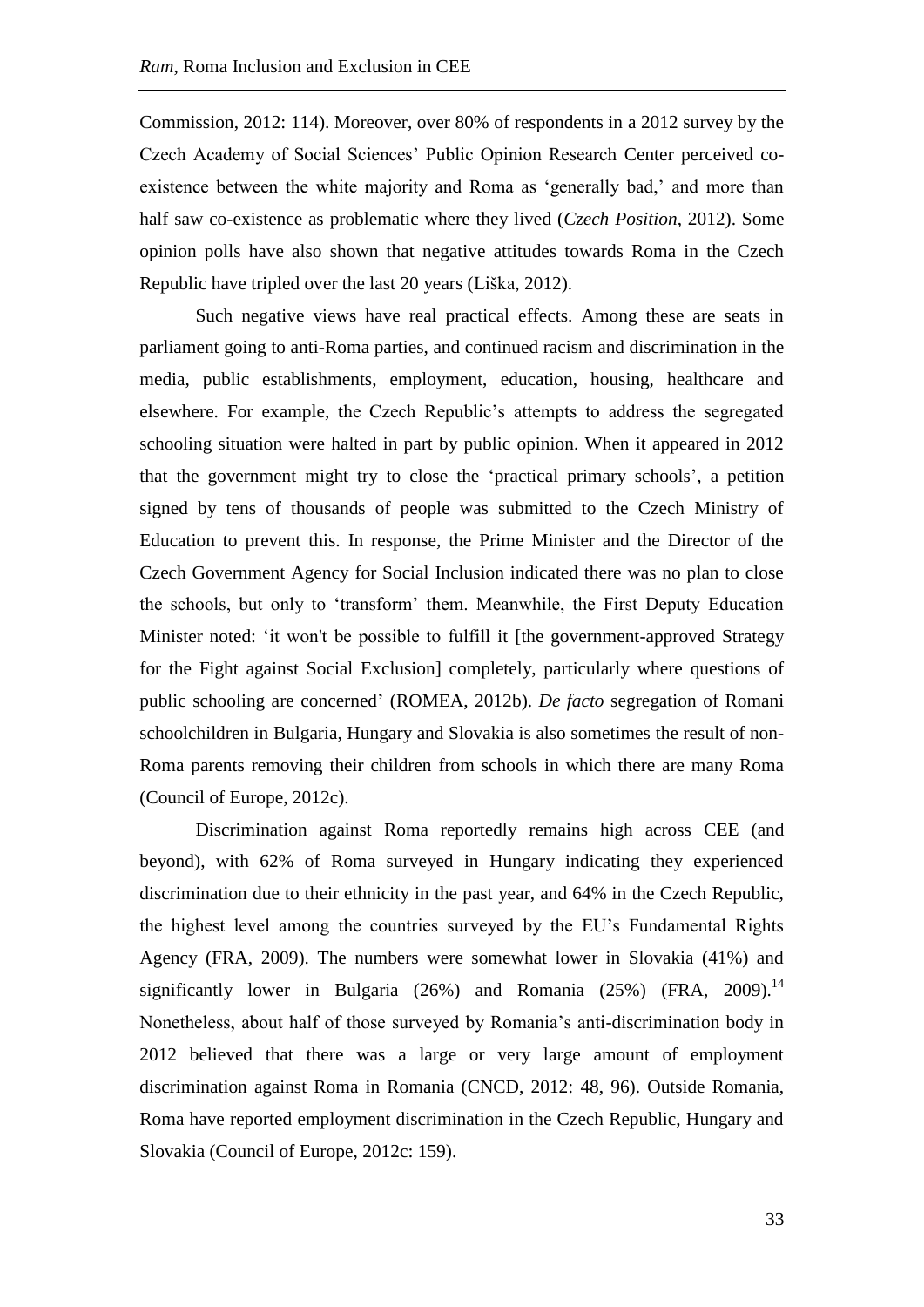#### **5.2** *Anti-Roma violence and rhetoric*

The exclusionary environment in CEE countries is further reinforced by continued violent attacks against Roma and periodic anti-Roma marches, which in some countries increased in recent years. Overall, in 2012, at least three murders of Roma were reported in Bulgaria that appeared to be ethnically motivated, two in the Czech Republic, and three in Slovakia; there were also other violent assaults and arson attacks targeting Roma in a number of countries (OSCE, 2013; ERRC, 2012). In Hungary a group of NGOs recently protested in a letter that 'six Romani people were murdered in a series of racially motivated violent attacks just a few years ago. Farright groups regularly organise racist marches designed to intimidate and harass Romani people. There is a widespread climate of prejudice and hate against Romani people and discriminatory speech has become accepted in the public discourse' (ERRC 2013). One recent anti-Roma march in Hungary reportedly gathered 1000 people, making their opinion clear by shouting 'you are going to die here' (P.C., 2012).

In some poor towns in northern Bohemia in the Czech Republic, anti-Roma marches on Roma ghettos became a regular weekend activity in late 2011, with demonstrators calling on the Romani population—the 'undesirables'—to be kicked out (Johnstone, 2011). In one such march in Rumburk, 'approximately 1,000 local residents and rightwing extremists […] walked to the Romani settlement shouting anti-Roma and racist slogans' (ERRC, 2011). As long-time Czech Roma activist Karel Holomek notes, the rhetoric mirrored that of the French electoral campaign, which also referred to 'undesirables' (Kostlán, 2012d). Hate marches, as well as anti-Roma media stories continued in the Czech Republic in 2013. In 2011 in Bulgaria, anti-Roma protests led by the right-wing Ataka party took place in over a dozen cities with banners proclaiming 'Death to the Roma people!' and 'Turn the Roma people into soap!' (ROMEA, 2012a).

The racist attitudes towards Roma held by extremist groups are often supported by media representations of Roma. In the Czech Republic, for example, Roma activists have long complained about the biased news media, particularly the fact that whenever a crime is committed, the 'ethnicity is listed, as a rule, only in cases when a crime is committed by Roma' (Horváth, 2010). There have even been several recent cases in the Czech Republic in which the news media quickly reported attacks by Roma against Czechs that were later found to be stories fabricated by the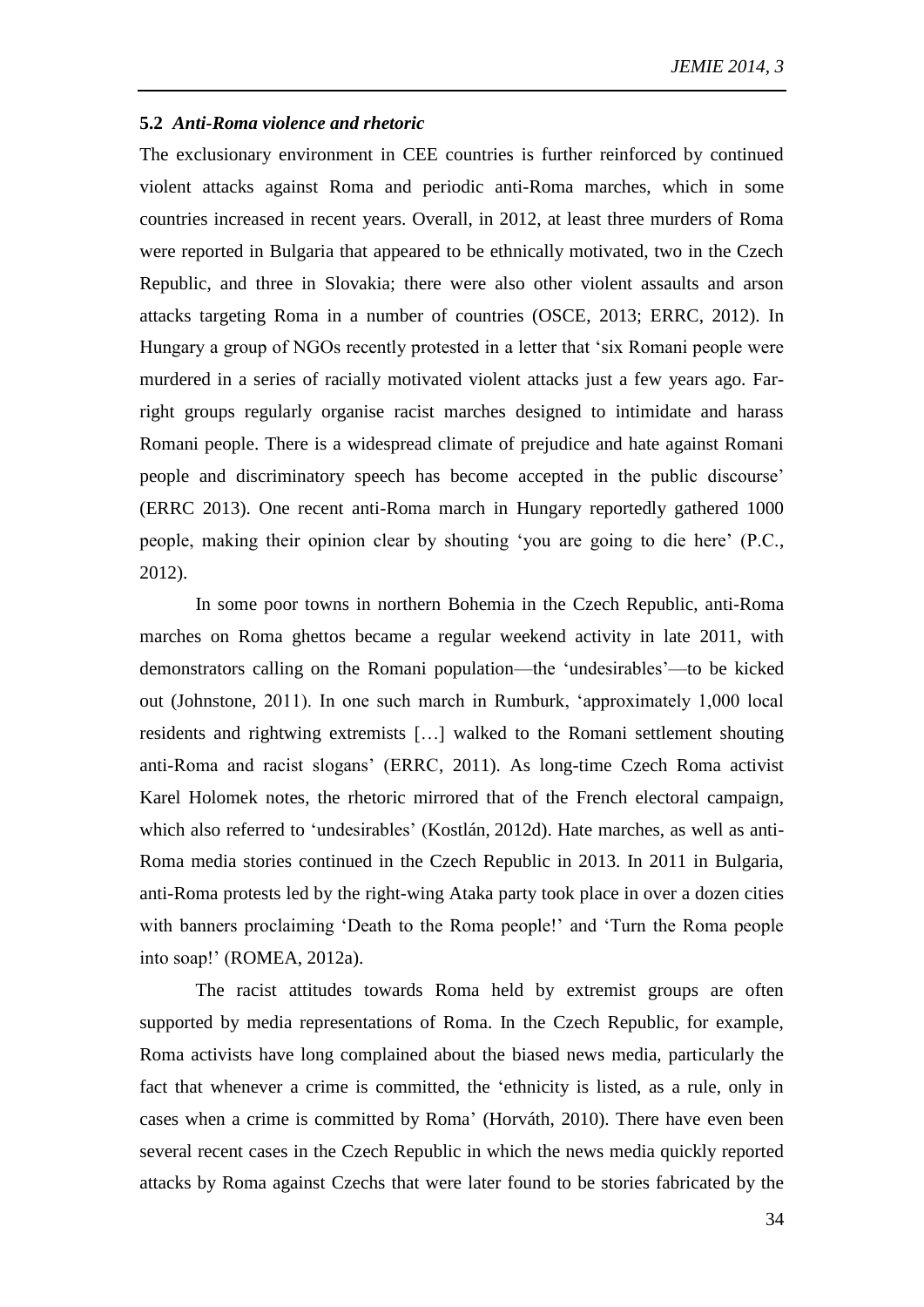alleged victims (Kostlán, 2012a, 2012c). Clearly, this influences public perception of so-called "Romani criminality". As the Council of Europe's Commissioner for Human Rights noted in his report on the Czech Republic, 'the media, both broadcasting and print, and especially the Internet, continue to provide a platform for anti-Gypsyism' (Council of Europe, 2011: 3). Moreover, newspapers 'regularly stereotype Roma as people who by definition refuse to work or pay rent, steal and are violent' (Council of Europe, 2011: 11).

Similar practices occur in other countries. For example, the racist statements quoted above by the founder of Hungary's ruling party appeared in an editorial in a Hungarian newspaper where the author was senior editor. The paper's owner and editor-in-chief subsequently defended the editorial in a letter to readers emphasizing that the real problem was not racism but those who ignore brutal crimes committed by the Gypsies (*Hungarian Spectrum*, 2013; *Magyar Hírlap Onlíne*, 2013). In Romania, 76% of respondents in a government survey said they had noticed ethnicity-based discrimination on television or in the press in the last year (CNCD, 2012: 48, 96; see also Council of Europe, 2012c). Thus, with widespread negative opinions of Roma, frequent large anti-Roma marches, and media endorsement or promotion of anti-Roma attitudes, it is more difficult for governments to promote Roma inclusion, or for any such government efforts to be effective.

In some ways, governments' inclusionary efforts have themselves fostered exclusionary attitudes and practices. As with the backlash of some public officials against imposed inclusionary expectations, the general public often rejects what they perceive as special rights and funds accorded to Roma. Discourse against such 'special benefits' can be found, for example, in the Czech Republic, Romania and Bulgaria (see for example, Hurrle *et al*., 2013: 20; Rechel, 2009b; Woodcock, 2007).

While general anti-Roma attitudes, discrimination and rhetoric might appear contrary to European values of equality promoted by the EU and espoused by longtime member states, indeed they are very much in line with the rest of Europe. Surveys indicate similar concerns among populations in Western Europe with having Roma neighbours and classmates, and a similar problem of employment discrimination (see European Commission, 2008, 2012; Council of Europe, 2012c). Moreover, as stated in a report of the Brussels-based European Association for the Defense of Human Rights (AEDH, 2012), Roma 'are not only victims of social discrimination, but also of physical violence in all the European Union member states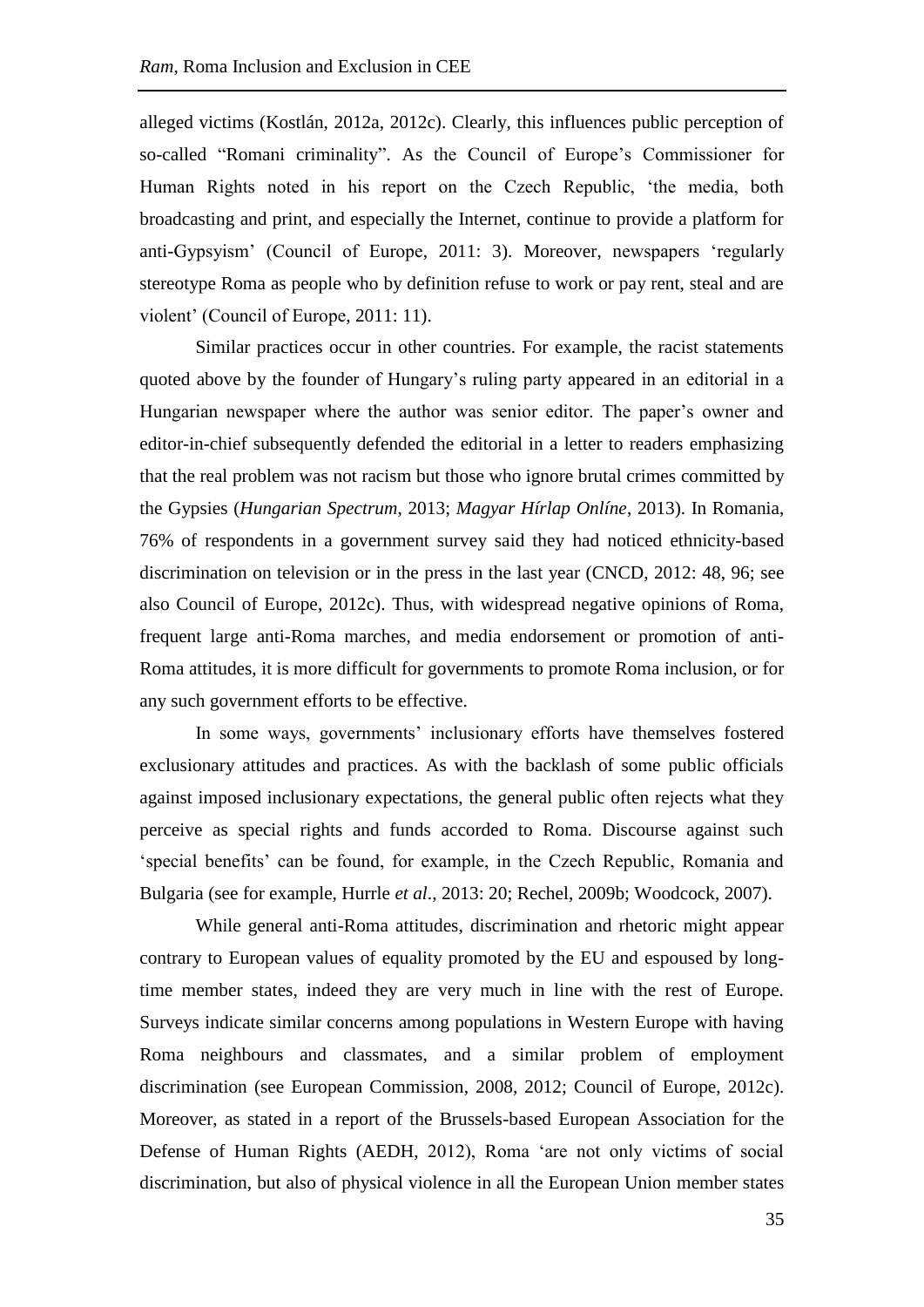(without any exception)' and 'anti-Roma racism is deeply rooted in the European societies'. As expressed by a Romanian member of parliament, such attitudes appear to be an accepted norm in EU member states:

Racism against Roma is not a deviation from what is considered normality in Europe but rather the accepted normality. Sarkozy, Lellouche, Fratini, Basescu, Meciar are just some of the numerous top European politicians to have used anti-Gypsyism as a way to boost their popularity. Opinion polls and research focused on racism in mass media prove without doubt that anti-Gypsyism is by far much more cherished than fought against in the EU. (Roma Virtual Network On-Line, 2011)

Weak norms and poor models in Western Europe have always hampered the ability of international organizations, including the EU, to promote minority rights in the East (see for example, Ram 2001, 87; Vermeersch 2003, 7), and this remains the case today regarding Roma inclusion efforts.

Thus, the exclusionary rhetoric and practices against Roma in CEE support and are reinforced by societal attitudes and actions. Exclusion at the state and societal levels in CEE also reflects exclusionary norms and practices in the old EU member states and is only weakly rejected by the European Commission. Given the practices of the majority of its members, EU bureaucracy is also clearly constrained in any demands or even criticism it can continue to dole out to its CEE members. As a result, effective implementation has continued to fall by the wayside in favour of positive platitudes, and commiseration that Roma are a common "European problem". For example, as one Romani employee of a Czech NGO that supports Roma recently stated, it is 'a great shame' that the Czech Republic's Strategy for the Fight against Social Exclusion (adopted in late 2011) has seen little implementation so far, especially as 'many ways of resolving certain problems are well-described in the Strategy' and their implementation 'would move many things forward for the better' (Horváth, 2012). Similarly, the head of a Roma NGO in Romania complained recently that a number of its EU-funded programs supporting Roma might have to be shut down since the Romanian government did not provide the funding it was expected to contribute (L.C., 2012). A large proportion of the EU funds available to member states for projects supporting Roma has even gone unused.<sup>15</sup>

# **Conclusion**

Overall, although the EU has mandated, encouraged and financially supported inclusionary efforts towards ethnic minorities and disadvantaged populations (and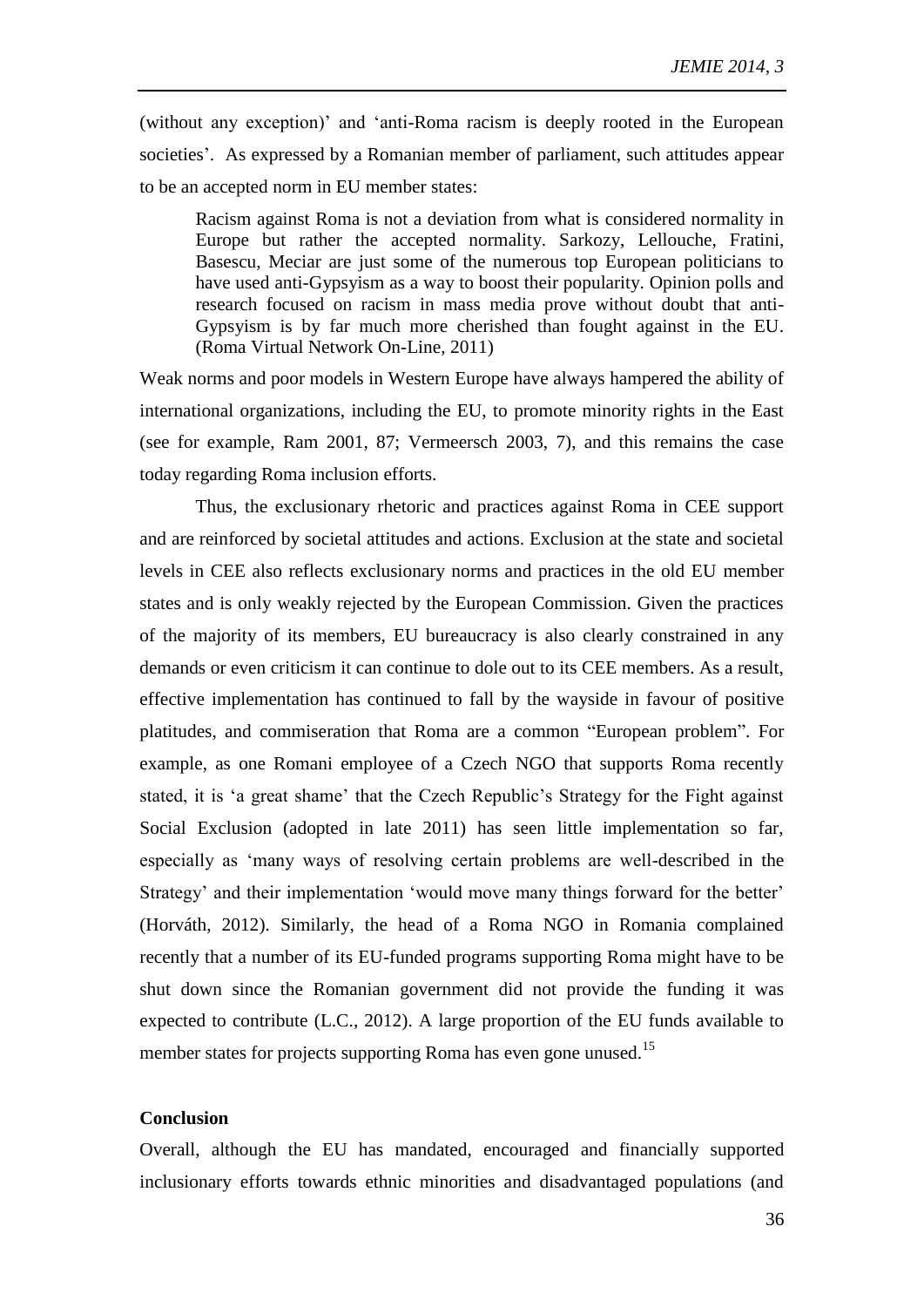Roma specifically) in CEE—which has led to many inclusionary practices, policies and institutions—an exclusionary environment persists. This environment is perpetuated by official policies and rhetoric, but is also reinforced by media, society and West European models. As a result, substantial improvements in the lives of socially excluded Roma will be slow to emerge. EU efforts have had some positive effects, which could conceivably lay the groundwork for real change. Such efforts, however, have not motivated any broad-based grassroots demand for CEE governments to improve inclusion and equality of Roma, nor have they erased preexisting anti-Roma attitudes and practices. Substantive change will remain difficult in such an environment. Moreover, observing how old EU member states have dealt with their native and migrant Roma populations, as well as the European Commission's own mixed rhetoric regarding Roma, CEE governments can safely assume that the EU will accept their token responses if that is all they offer.

In sum, in their pursuit of EU membership, all CEE states with large Roma populations adopted a variety of inclusionary policies and institutions that have enabled the defence of equal rights, some Roma participation and various programs and projects supporting Roma integration. These include cultural rights and subsidies, consultative bodies, anti-discrimination laws, equality bodies, and sometimes limited local autonomy, limited guaranteed representation, or positive discrimination. Nevertheless, these policies are complemented by exceptionally exclusionary practices by both government and society that tend to negate these very efforts. It seems the new EU member states from CEE have been successfully socialized to West European norms and have 'Europeanized' their relationship with their Roma populations. Unfortunately, these norms endorse both inclusion and exclusion of Roma. It should not be overlooked that there have been some improvements in government policies and practices as well as popular attitudes towards Roma in some countries, and some Roma have certainly benefited from government and EU efforts. Nor should the EU be silent and ignore the problems that remain. Significant improvements in the situation of Roma in CEE, however, are not likely to occur without substantial change on the part of both government and society in both the East and the West. In the meantime, more EU efforts to support and encourage Roma inclusion are likely to contribute to more of the same: small inclusive measures in an exclusionary environment.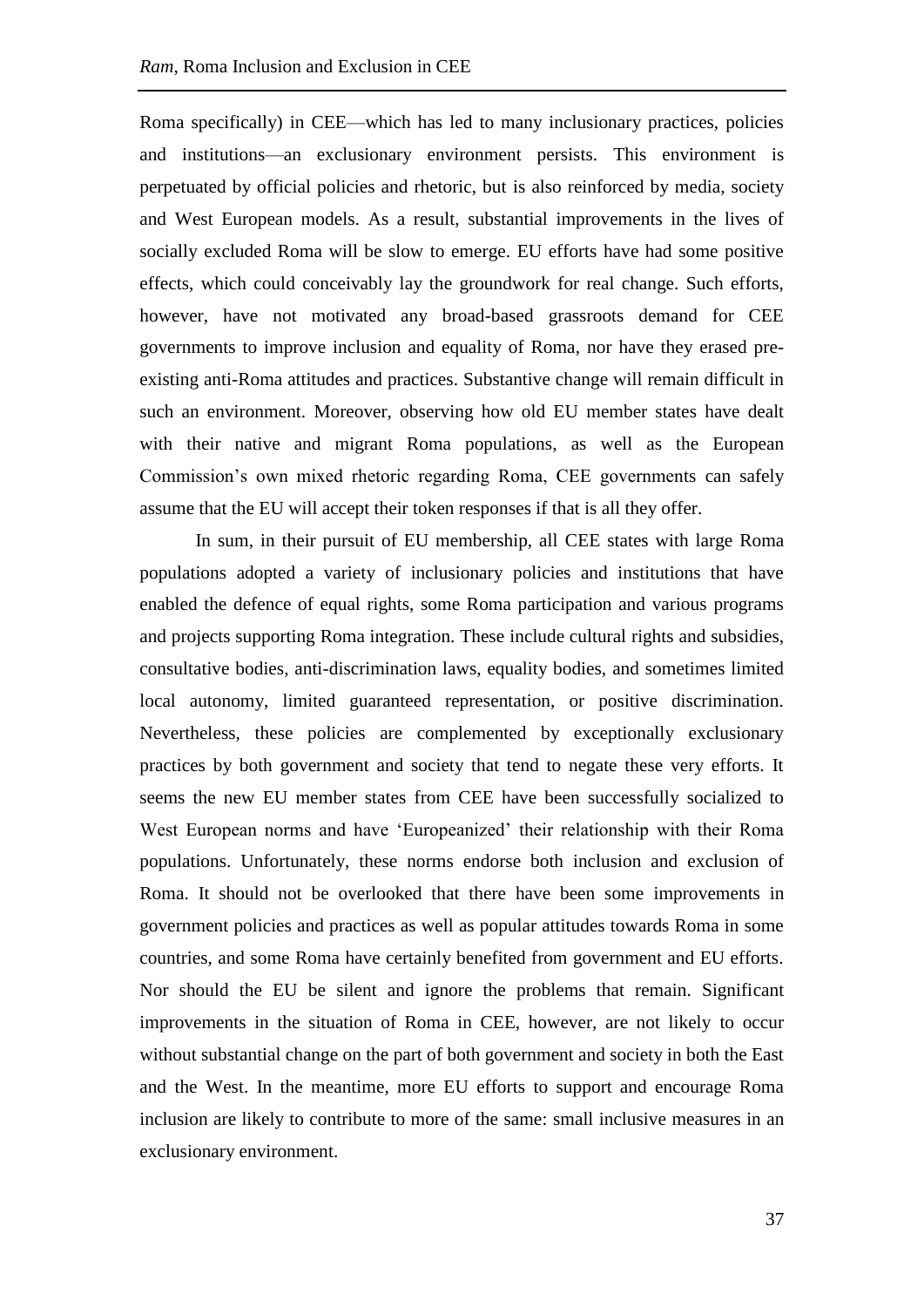# *Notes*

- 1. In this paper, use of the term Roma follows the practice of the EU, which uses it as an umbrella term for various groups sharing cultural characteristics and a history of marginalization in Europe.
- 2. According to the Council of Europe (2012a), the average estimates of the number of Roma in these countries are as follows: Romania: 1.85 million (9% of the population); Bulgaria: 750,000 (10%); Hungary: 700,000 (7%); Slovakia: 490,000 (9%); Czech Republic: 200,000 (2%). By comparison, the estimated Roma population in Croatia, Poland, Latvia, Slovenia, Lithuania and Estonia is extremely low.
- 3. The charter was declared a part of the new country's constitutional order by a December 1992 Resolution.
- 4. Latvia signed the Convention in 1995, but did not ratify it until 2005.
- 5. Discriminatory rhetoric has not been reserved for Roma alone. For example, Jobbik member of parliament Márton Gyöngyösi stated in parliament that Hungarian Jews are a 'security risk', a nationwide list of their names should be compiled, and 'Jews, particularly those in parliament and the government, [should] be evaluated for the potential danger they pose to Hungary' (Verseck, 2012).
- 6. See for example European Parliament, 2012; European Parliament, 2013; European Commission, 2013; Council of Europe Venice Commission, 2011.
- 7. CEE governments have frequently looked to practices in long-time EU member states to justify their own laws or practices to the EU. Some examples include Slovakia's 1994 Education Policy and Estonia's citizenship policy (Deets, 2000), Romania's 1995 Education Law (Ram, 2001: 76-77) and Hungary's defence of its proposed media law in 2010 and its 2013 constitutional amendment restricting freedom of speech.
- 8. Despite constituting only about 2% of the population, Roma represent 32% of the students in these schools (Bikár, 2012).
- 9. By the end of the year, Roma organizations were still decrying the government's dismissiveness and lack of interest in real consultation.
- 10. For example, the number of Roma local self-governments has grown from 771 in 1998 to 1,118 in 2006 (NDI, 2006: 10).
- 11. On various problems with the MSGs, see also Deets, 2002: 49-51.
- 12. The law was reformed in 2005 to try to prevent such perversions, but problems persist (NDI, 2006: 11-12, 14).
- 13. The results of the 2014 European Parliament elections will raise the number of Roma MEPs to two, one from Sweden and one from Romania.
- 14. This may be due in part to less awareness among Roma of their rights in these countries, as far more people in Bulgaria and Romania indicated they were unaware of any legislation preventing employment discrimination on the basis of ethnicity (FRA, 2010).
- 15. For the period 2007-2013, the EU made available approximately 26.5 billion euros for member states' social inclusion efforts, including those targeting Roma. Only about 172 million euros, however, were explicitly allocated for Roma integration (Reding, 2012).

# *References*

AEDH. 'AEDH Publishes its Report *Roma People in Europe in the 21st Century: Violence, Exclusion, Insecurity*'.Press release, November 15, 2012. [www.aedh.eu.](http://www.aedh.eu/)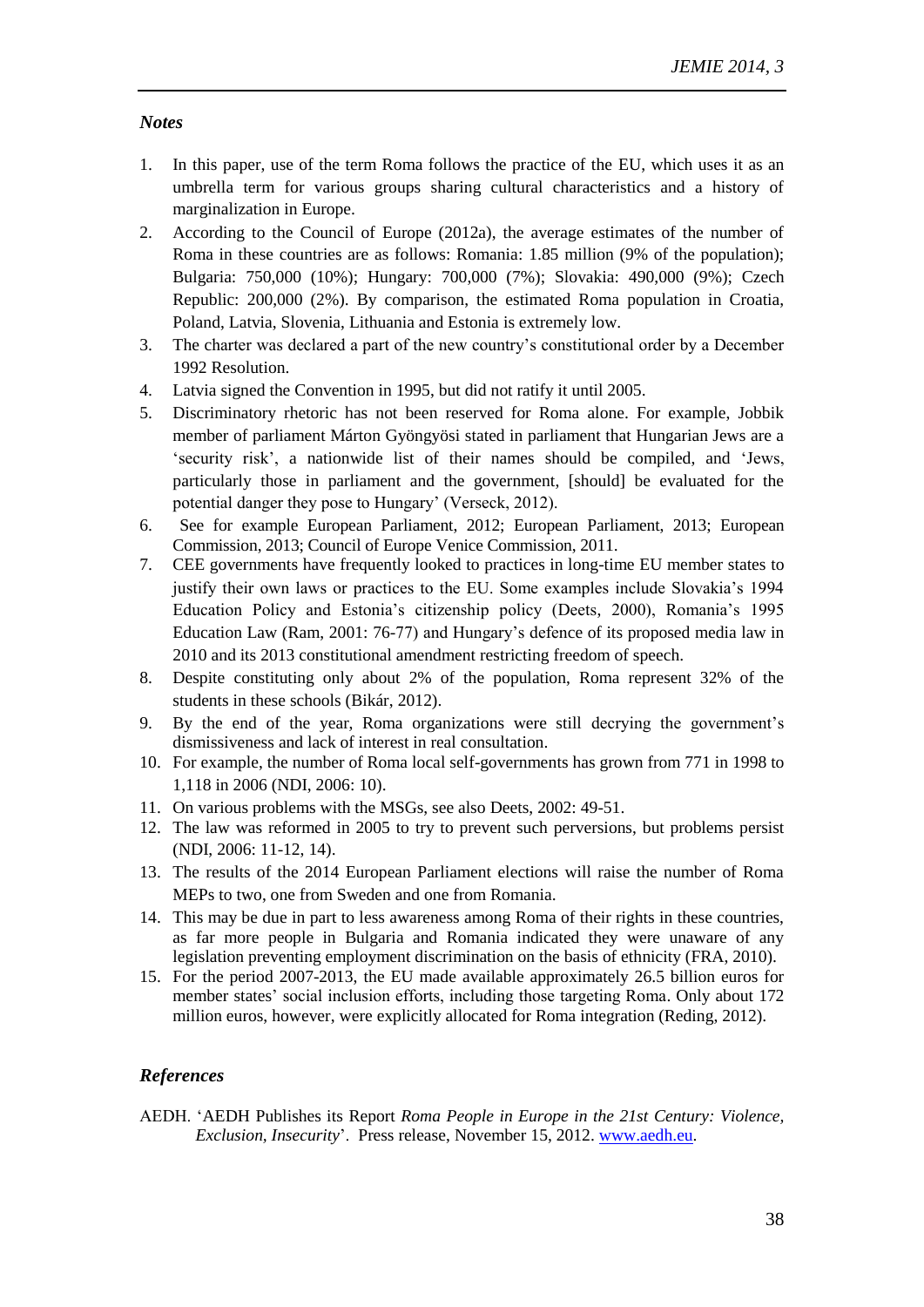Amalipe Center for Interethnic Dialogue and Tolerance. 'The Union of Roma Organizations "Change" Participated in Civil Debate with Viviane Reding.' July 25, 2013. [www.amalipe.com/index.php?nav=news&id=1682&lang=2.](http://www.amalipe.com/index.php?nav=news&id=1682&lang=2)

'Roma Organizations Joined in Union of Roma Organizations – "Change"'. May 1, 2013. http://pgf.osi.bg/pgf.php?lang= $2\&q=2\&i=148$ .

- Amnesty International. 'France: Record Number of Evictions of Roma'. Press release, September 25, 2013. [www.amnesty.eu.](http://www.amnesty.eu/)
- Arias, A.K. and M. Gurses. ['The Complexities](http://web.ebscohost.com/ehost/viewarticle?data=dGJyMPPp44rp2%2fdV0%2bnjisfk5Ie46bZRtqmxTq6k63nn5Kx95uXxjL6orUmzpbBIr6ieTrins1KyrZ5oy5zyit%2fk8Xnh6ueH7N%2fiVa%2bvr0i3p7RKsK2khN%2fk5VXj5KR84LPfiOac8nnls79mpNfsVbWmsVCxrrJIpNztiuvX8lXk6%2bqE8tv2jAAA&hid=13) of Minority Rights in the European Union'. *International Journal of Human Rights* 16(2) (2012): 321-336.
- Balogová, B. 'Fico Accuses Minorities of "Blackmail"'. *The Slovak Spectator*, March 4, 2013.

[http://spectator.sme.sk/articles/view/49261/2/fico\\_accuses\\_minorities\\_of\\_blackmail.h](http://spectator.sme.sk/articles/view/49261/2/fico_accuses_minorities_of_blackmail.html) [tml.](http://spectator.sme.sk/articles/view/49261/2/fico_accuses_minorities_of_blackmail.html)

- Beaudoux, C. 'Selon Manuel Valls, une minorité de roms veulent s'intégrer' ['According to Manuel Valls, a Minority of Roma Want to Integrate']. September 24, 2013. [www.franceinfo.fr/politique/actu/article/selon-manuel-valls-une-minorite-de-roms](http://www.franceinfo.fr/politique/actu/article/selon-manuel-valls-une-minorite-de-roms-veulent-s-integrer-285659)[veulent-s-integrer-285659.](http://www.franceinfo.fr/politique/actu/article/selon-manuel-valls-une-minorite-de-roms-veulent-s-integrer-285659)
- Bikár, F. 'Slovak PM Wants Romani Children to Attend Boarding Schools'. ROMEA, February 21, 2013. [www.romea.cz/.](http://www.romea.cz/)
- \_\_\_\_. 'Czech Ombudsman: Research Confirms Indirect Discrimination of Romani Pupils'. ROMEA, June 7, 2012[. www.romea.cz/.](http://www.romea.cz/)
- Bojinca, M., D. Munteanu and A. Toth. *Analysis of the Impact of Affirmative Action for Roma in High Schools, Vocational Schools and Universities.* Romania: Gallup Organization, Roma Education Fund, 2009.
- Börzel, T.A., and T. Risse. 'When Europe Hits Home: Europeanization and Domestic Change'. *European Integration online Papers* 4(15) (2000). [http://eiop.or.at/eiop/texte/2000-015a.htm.](http://eiop.or.at/eiop/texte/2000-015a.htm)
- Cahn, C. 'Smoke and Mirrors: Roma and Minority Policy in Hungary'. November 7, 2001. [http://www.errc.org/cikk.php?cikk=1255.](http://www.errc.org/cikk.php?cikk=1255)
- Cameron, D. 'Free Movement within Europe Needs to be Less Free'. *Wall Street Journal*, November 26, 2013.
- Consiliul Naţional pentru Combaterea Discriminării (CNCD). 'Comunicat de presa referitor la hotararea adoptata de Colegiul director al C.N.C.D. in sedinta din data de 10.02.2014' ['Press Release on the Decision Adopted by the Board of Directors of NCCD in the meeting of February 10, 2014']. Press release, February 10, 2014. [www.cncd.org.ro/presa/.](http://www.cncd.org.ro/presa/)
- \_\_\_\_. *Raport de cercetare. Percepţii şi atitudini privind discriminarea în România* [*Research Report. Perceptions and Attitudes Regarding Discrimination in Romania*]. Bucharest: TNS CSOP, 2012.
- Council of Europe. 'Estimates of Roma Population in European Countries'. July, 2012a. [http://hub.coe.int/web/coe-portal/roma/.](http://hub.coe.int/web/coe-portal/roma/)
- Council of Europe Commissioner for Human Rights. 'Stop Chasing Roma. Start Including Them'. November 22, 2012b. [http://humanrightscomment.org/2012/11/22/stop](http://humanrightscomment.org/2012/11/22/stop-chasing-roma-start-including-them/)[chasing-roma-start-including-them/.](http://humanrightscomment.org/2012/11/22/stop-chasing-roma-start-including-them/)
- \_\_\_\_. *Human Rights of Roma and Travellers in Europe.* Strasbourg: Council of Europe, February, 2012c.
- 'Report by Thomas Hammarberg Commissioner for Human Rights of the Council of Europe Following his Visit to the Czech Republic from 17 to 19 November 2010'. CommDH(2011)3, Strasbourg, March 3, 2011.
- Council of Europe, Venice Commission. 'Opinion on the New Constitution of Hungary'. Opinion no. 618/2011. Strasbourg, June 20, 2011.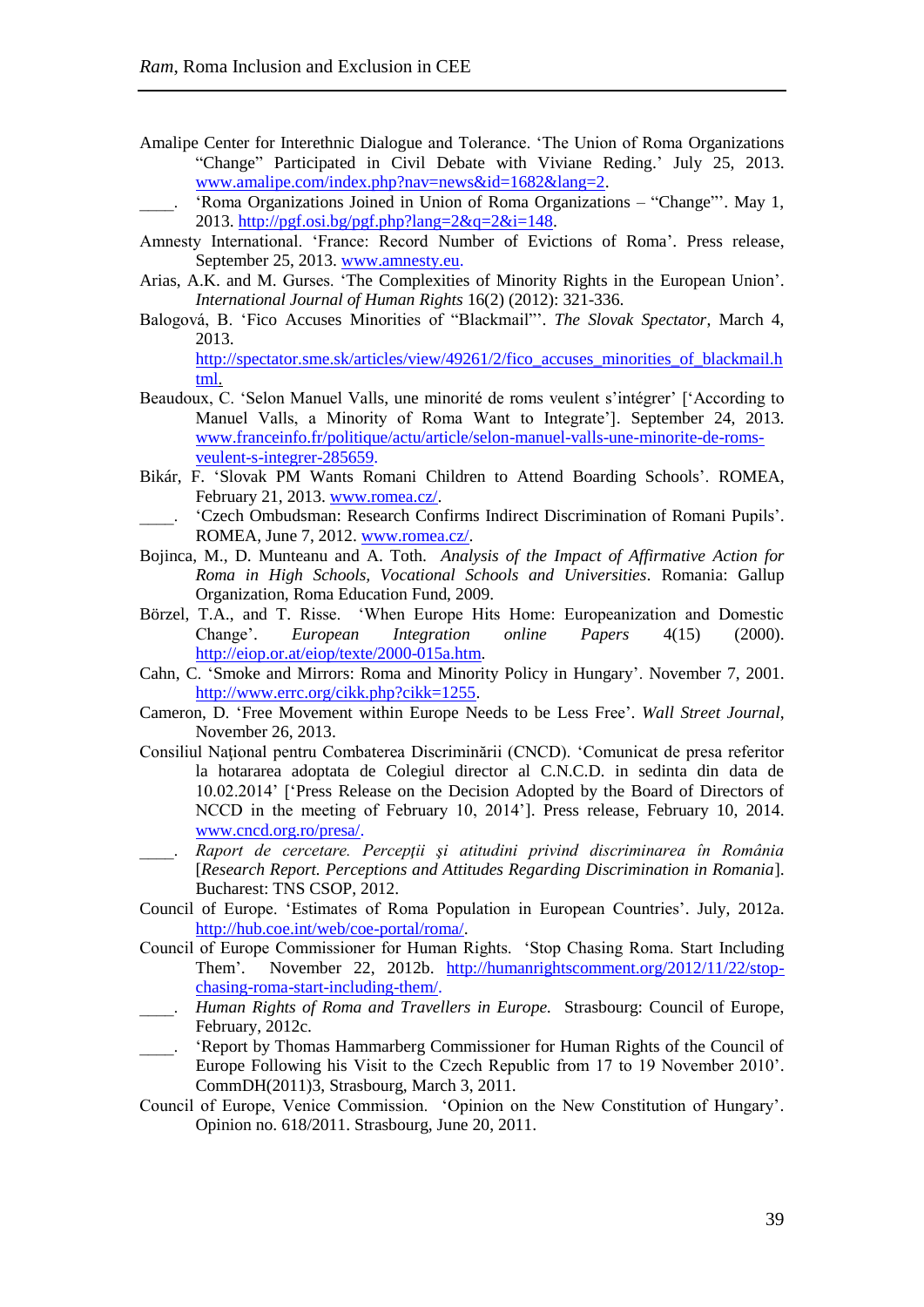- [Curejova,](http://www.tol.cz/look/TOL/printf.tpl?IdLanguage=1&IdPublication=4&NrIssue=232&NrSection=2&NrArticle=18943&ST1=ad&ST_T1=job&ST_AS1=1&ST2=body&ST_T2=letter&ST_AS2=1&ST3=text&ST_T3=aatol&ST_AS3=1&ST_max=3#author#author) L. 'Hungary: Self-abusive Governance'. *Transitions Online*, August 22, 2007. [www.tol.org.](http://www.tol.org/)
- *Czech Position*. 'Racial Relations in Czech Republic Strained, Poll Shows'. *Czech Position*, May 14, 2012. [www.ceskapozice.cz/.](http://www.ceskapozice.cz/)
- Deets, S. 'Reconsidering East European Minority Policy: Liberal Theory and European Norms'. *East European Politics and Societies* 16(1) (2002): 30-53.
- 'Europe and the Politics of Minority Rights'. Wilson Center, Meeting Report #222, December 19, 2000. [www.wilsoncenter.org/publication/222-europe-and-the-politics](http://www.wilsoncenter.org/publication/222-europe-and-the-politics-minority-rights)[minority-rights.](http://www.wilsoncenter.org/publication/222-europe-and-the-politics-minority-rights)
- Draghici, D. 'The Plight of the Roma: Europe's Unwanted People'. In J. Diehl, F. Ehlers, Ö. Gezer, M. Popp and F. Schmidt. *Spiegel online*, January 7, 2014. [www.spiegel.de](http://www.spiegel.de/)
- ERGO Network. 'Roma Exclusion in Europe: Do You Know? Do You Care?' Press release, March 19, 2013.
- ERIO. *Discrimination against Roma in the EU in 2012*. January 2013.
- ERRC. 'NGOs Call for Advertising Boycott over Anti-Roma Statements in Hungarian Media'. January 23, 2013. [www.errc.org/article/ngos-call-for-advertising-boycott](http://www.errc.org/article/ngos-call-for-advertising-boycott-over-anti-roma-statements-in-hungarian-media/4085)[over-anti-roma-statements-in-hungarian-media/4085.](http://www.errc.org/article/ngos-call-for-advertising-boycott-over-anti-roma-statements-in-hungarian-media/4085)
- 'Roma under Attack: Violence against Roma Surges in Central and Eastern Europe'. September 27, 2012. [www.errc.org/article/roma-under-attack-violence-against-roma](http://www.errc.org/article/roma-under-attack-violence-against-roma-surges-in-central-and-eastern-europe/4059)[surges-in-central-and-eastern-europe/4059.](http://www.errc.org/article/roma-under-attack-violence-against-roma-surges-in-central-and-eastern-europe/4059)
- \_\_\_\_. 'Re: Effective Response to Escalating Ethnic Tension in North Bohemia'. Letter, August 30, 2011. [www.errc.org/cms/upload/file/czech-republic-effective-response-to](http://www.errc.org/cms/upload/file/czech-republic-effective-response-to-escalating-ethnic-tension-in-north-bohemia-30-august-2011.pdf)[escalating-ethnic-tension-in-north-bohemia-30-august-2011.pdf.](http://www.errc.org/cms/upload/file/czech-republic-effective-response-to-escalating-ethnic-tension-in-north-bohemia-30-august-2011.pdf)
- ERTF. 'Open Letter to the Organisers of the European Roma Summit'. April 3, 2014. [www.ertf.org.](http://www.ertf.org/)
- European Commission. 'Statement from the President of the European Commission and the Secretary General of the Council of Europe on the Vote by the Hungarian Parliament of the Fourth Amendment to the Hungarian Fundamental Law'. Memo/13/201, Brussels, March 13, 2013. [http://europa.eu/rapid/press-release\\_MEMO-13-](http://europa.eu/rapid/press-release_MEMO-13-201_en.htm) [201\\_en.htm.](http://europa.eu/rapid/press-release_MEMO-13-201_en.htm)
- \_\_\_\_. *Discrimination in the EU in 2012*. Special Eurobarometer 393, 2012.
- \_\_\_\_. *Discrimination in the European Union: Perceptions, Experiences and Attitudes.*  Special Eurobarometer 296, 2008.
- \_\_\_\_. 'Communication from the Commission to the Council, the European Parliament, the European Economic and Social Committee and the Committee of the Regions. Nondiscrimination and Equal Opportunities for All: A Framework Strategy {SEC(2005) 689}'. COM/2005/0224 final, June 1, 2005.
- European Parliament. 'European Parliament Resolution of 16 February 2012 on the Recent Political Developments in Hungary'. P7\_TA(2012)0053, February 16, 2012.
- \_\_\_\_. 'European Parliament Resolution of 3 July 2013 on the Situation of Fundamental Rights: Standards and Practices in Hungary'. P7\_TA-PROV(2013)0315, July 3, 2013.
- Featherstone, K. 'Introduction: In the Name of "Europe"'. In *The Politics of Europeanization*, eds. K. Featherstone and C.M. Radaelli, 3-26. Oxford: Oxford University Press, 2003.
- Fox, J., and Z. Vidra. *Roma School Segregation Indicators*. Cluster Report. Florence: Accept Pluralism Project, European University Institute, 2013.
- Fundamental Rights Agency (FRA). *The Situation of Roma in 11 EU Member States: Survey Results at a Glance.* Luxembourg: Publications Office of the European Union, 2012.
- \_\_\_\_. *European Union Minorities and Discrimination Survey. Data in Focus Report: Rights Awareness and Equality Bodies*, 2010.
- \_\_\_\_. *European Union Minorities and Discrimination Survey. Data in Focus Report: The Roma*, 2009.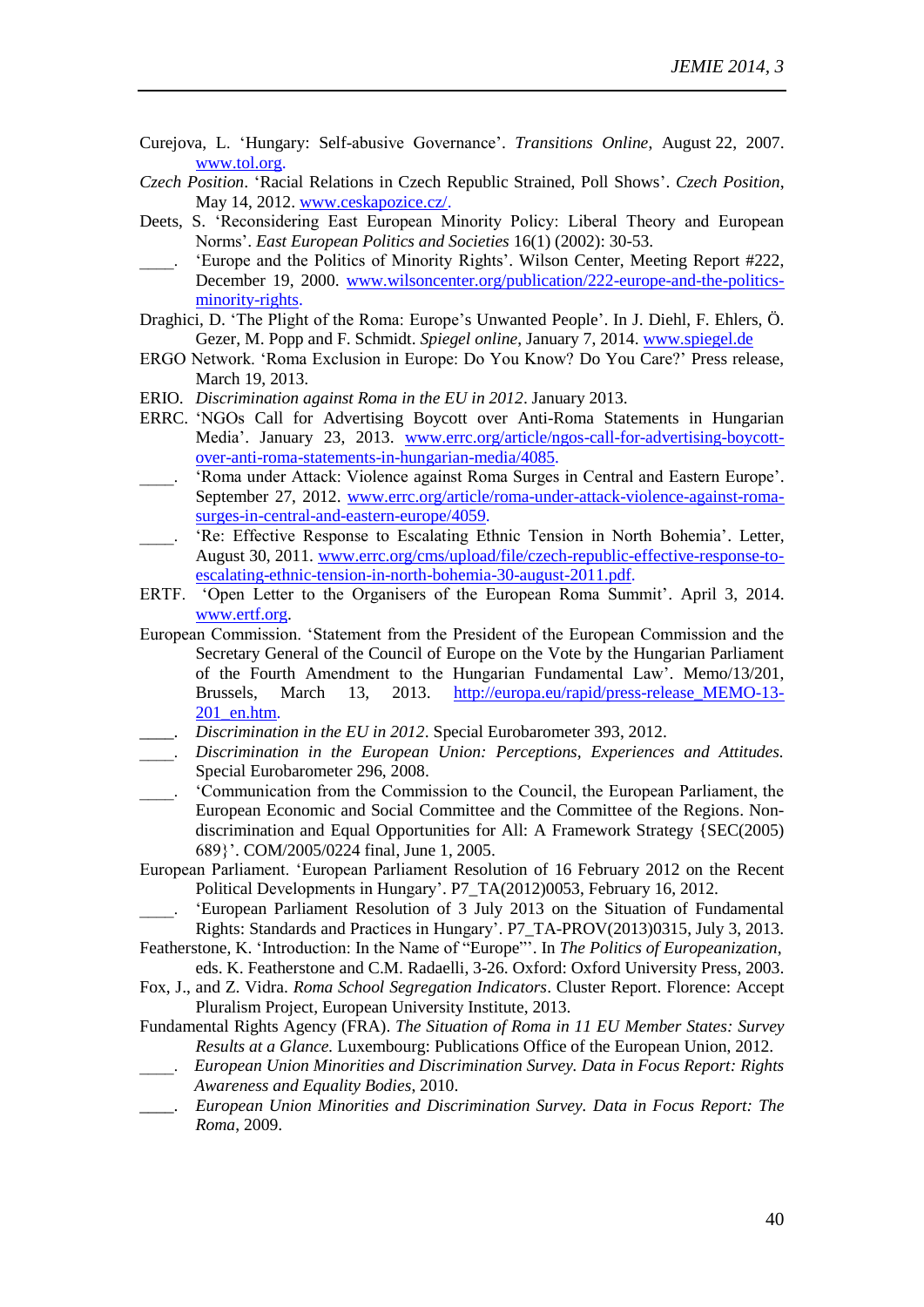- Fundación Secretariado Gitano (FSG). *Health and the Roma Community: Analysis of the Situation in Europe.* Madrid: FSG, 2009.
- Gheorghe, N. 'We Have a Romanian Problem (Not a "European" One)'. Speech at 'High Level Event—Contribution of EU Funds to the Integration of Roma'. Bucharest, October 12-13, 2010.

[http://ec.europa.eu/employment\\_social/esf/docs/a\\_ngheorghe\\_speech\\_en.pdf.](http://ec.europa.eu/employment_social/esf/docs/a_ngheorghe_speech_en.pdf)

- Government of the Czech Republic. Charter of Fundamental Rights and Basic Freedoms. Constitutional Act No. 2/1993 Sb.
- Government of Hungary. The Fundamental Law of Hungary. April 25, 2011.
- Government of Hungary, Ministry of Foreign Affairs. 'Gypsies/Roma in Hungary'. Fact sheets on Hungary, 2004. [http://www.mfa.gov.hu/NR/rdonlyres/05DF7A51-99A5-](http://www.mfa.gov.hu/NR/rdonlyres/05DF7A51-99A5-4BFE-B8A5-210344C02B1A/0/Roma_en.pdf) [4BFE-B8A5-210344C02B1A/0/Roma\\_en.pdf.](http://www.mfa.gov.hu/NR/rdonlyres/05DF7A51-99A5-4BFE-B8A5-210344C02B1A/0/Roma_en.pdf)
- Government of Romania. Constitution of Romania. November 21, 1991, revised Oct. 29, 2003.
- Guglielmo, R. 'Human Rights in the Accession Process: Roma and Muslims in an Enlarged EU'. In *Minority Protection and the Enlarged European Union*, ed. G.N. Toggenburg, 37-58. Budapest: OSI/LGI, 2004.
- Hakim, Y. 'The Roma Children who Languish at an Abandoned Factory'. *BBC News*, December 19, 2013. [www.bbc.co.uk/news/world-europe-25413737.](http://www.bbc.co.uk/news/world-europe-25413737)
- Hodgson, R. 'Bayer at Bay'. *Budapest Times,* January 22, 2013. [http://budapesttimes.hu/2013/01/22/bayer-at-bay/.](http://budapesttimes.hu/2013/01/22/bayer-at-bay/)
- Horváth, D.R. '2012 in the Czech Republic: The Romani Point of View.' ROMEA, December 29, 2012. [www.romea.cz.](http://www.romea.cz/)
- \_\_\_\_. 'Commentary: Objective Media in the Czech Republic?' ROMEA, August 12, 2010. [www.romea.cz.](http://www.romea.cz/)
- *[Hospodářské noviny](http://hn.ihned.cz/)*. 'Průzkum o Chudobĕ Romů: [Třetina Romů žije v ghettech'](http://hn.ihned.cz/c1-19244110-tretina-romu-zije-v-ghettech) ['Survey on Poverty of Roma: A Third of Roma Live in Ghettos']. *[Hospodářské noviny](http://hn.ihned.cz/)*, September 7, 2006. [http://hn.ihned.cz/index.php?s1=5&s2=0&s3=0&s4=0&s5=0&s6=0&m=d&article\[id](http://hn.ihned.cz/index.php?s1=5&s2=0&s3=0&s4=0&s5=0&s6=0&m=d&article%5bid%5d=19244110)]

 $\overline{1}$ =19244110.

- Hughes, J. and G. Sasse. 'Monitoring the Monitors: EU Enlargement Conditionality and Minority Protection in the CEECs.' *Journal on Ethnopolitics and Minority Issues in Europe* 1 (2003): 1-37.
- *Hungarian Spectrum*. 'Fidesz and Zsolt Bayer: A Close Connection'. *Hungarian Spectrum*, January 9, 2013. [https://hungarianspectrum.wordpress.com/2013/01/09/fidesz-and](https://hungarianspectrum.wordpress.com/2013/01/09/fidesz-and-zsolt-bayer-a-close-connection/)[zsolt-bayer-a-close-connection/.](https://hungarianspectrum.wordpress.com/2013/01/09/fidesz-and-zsolt-bayer-a-close-connection/)
- Hurrle, J., L. Felcmanová, Š. Ripka, M. Brož, L. Otáhalová, M. Štěpánková and L. Poláčková. 'Updated Civil Society Monitoring Report on the Implementation of the National Roma Integration Strategy and Decade Action Plan in 2012 and 2013 in the Czech Republic'. Decade of Roma Inclusion Secretariat Foundation, 2013.
- Johnson, C. 'The Use and Abuse of Minority Rights: Assessing Past and Future Policies towards Accession Countries of Central, Eastern and South-Eastern Europe'. *International Journal of Minority and Group Rights* 13 (2006): 27-51.
- Johnstone, C. 'Roma Political Party Sought Amid Czech Racial Tensions'. *Czech Position*, September 29, 2011. [www.ceskapozice.cz.](http://www.ceskapozice.cz/)
- Kelley, J. 'Does Domestic Politics Limit the Influence of External Actors on Ethnic Politics?' *Human Rights Review* (April-June 2003): 34-54.
- Klípa, O. 'Commentary: How Should Romani Representatives be Appointed?' ROMEA, October 29, 2012. [www.romea.cz.](http://www.romea.cz/)
- Kostlán, F. *'*Czech Republic: Romani Students Set Up Crisis Committee'.ROMEA, June 21, 2012a. [www.romea.cz.](http://www.romea.cz/)
- 'Czech Republic: ROMEA Calls for Irresponsible Journalists to be Held Accountable'. ROMEA, May 17, 2012b. [www.romea.cz.](http://www.romea.cz/)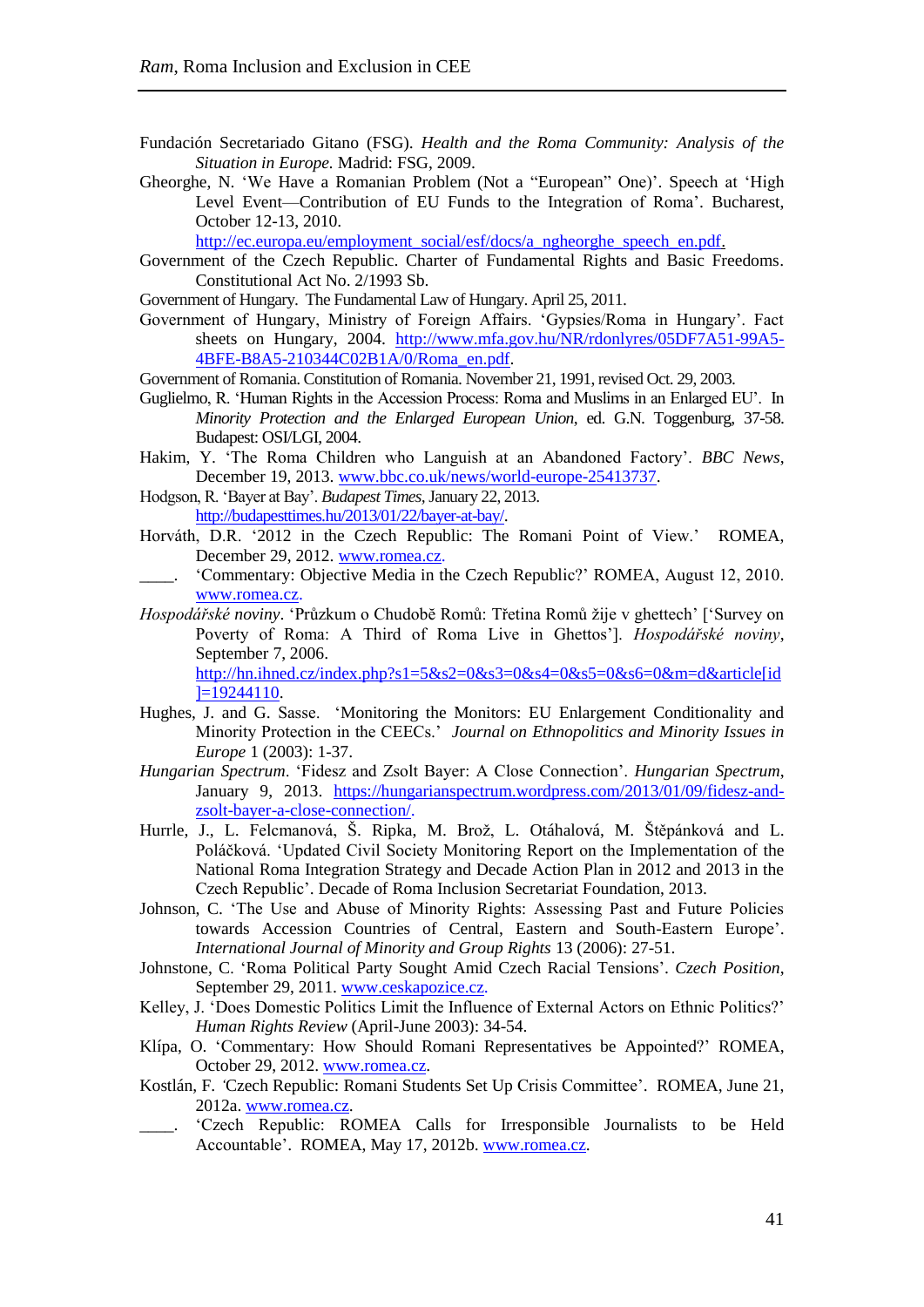- \_\_\_\_. 'Analysis: Czech Station TV Nova Broadcasts Untruths Again in Effort to Defame Romani People'. ROMEA, April 24, 2012c. [www.romea.cz.](http://www.romea.cz/)
- \_\_\_\_. 'Romani Activist to Czech Senate on Holocaust Remembrance Day: Look at North Bohemia and France'. ROMEA, January 27, 2012d. [www.romea.cz.](http://www.romea.cz/)
- Krizsan, A. 'From Formal Adoption to Enforcement. Post-accession Shifts in EU Impact on Hungary in the Equality Policy Field'. *European Integration Online Papers* Special Issue 2(13) (2009).
- Lajčáková, J. 'Temporary Equalizing Measures: A Unique Opportunity to Finally Promote Roma Inclusion'. *Minority Policy in Slovakia* 2 (2013). [www.cvek.sk.](http://www.cvek.sk/)
- L.C. 'Romania's Roma: Where is Europe's Roma Policy?' September 19, 2012. [www.economist.com/blogs/easternapproaches/2012/09/romanias-roma.](http://www.economist.com/blogs/easternapproaches/2012/09/romanias-roma)
- *Le Point.* 'Roms–Valls: "La France ne peut pas accueillir toute la misère" de l'Europe' ['Roma-Valls: France Cannot Welcome All the Misery of Europe']. *Le Point*, September 11, 2012. [www.lepoint.fr/societe/roms-valls-la-france-ne-peut-pas](http://www.lepoint.fr/societe/roms-valls-la-france-ne-peut-pas-accueillir-toute-la-misere-de-l-europe-11-09-2012-1504871_23.php)[accueillir-toute-la-misere-de-l-europe-11-09-2012-1504871\\_23.php.](http://www.lepoint.fr/societe/roms-valls-la-france-ne-peut-pas-accueillir-toute-la-misere-de-l-europe-11-09-2012-1504871_23.php)
- Liška, O. Quoted in 'Interview with Ondřej Liška, Czech Politician, on Roma Integration', B. Rorke. *Voices*, June 27, 2012. [www.opensocietyfoundations.org/voices/interview](http://www.opensocietyfoundations.org/voices/interview-ondrej-liska-czech-politician-roma-integration)[ondrej-liska-czech-politician-roma-integration.](http://www.opensocietyfoundations.org/voices/interview-ondrej-liska-czech-politician-roma-integration)
- *Magyar Hírlap Onlíne.* 'Válasz a támadásokra' ['Response to the Attacks']. *Magyar Hírlap Onlíne* , January 9, 2013. [www.magyarhirlap.hu/valasz-a-tamadasokra-frissitve.](http://www.magyarhirlap.hu/valasz-a-tamadasokra-frissitve)
- Marinas, R. 'Roma Relocation Scores Romania Mayor a Major Vote Win'. *Reuters*, June 14, 2012. [www.reuters.com.](http://www.reuters.com/)
- MTI. 'Orbán Says Roma Not Responsible for Failure of Social Programs'. October 7, 2013. [http://www.politics.hu/20131007/orban-says-roma-not-responsible-for-failure-of](http://www.politics.hu/20131007/orban-says-roma-not-responsible-for-failure-of-social-programs/)[social-programs/.](http://www.politics.hu/20131007/orban-says-roma-not-responsible-for-failure-of-social-programs/)
- National Democratic Institute (NDI). *The Hungarian Minority Self-Government System as a Means of Increasing Romani Political Participation.* NDI Assessment Report, September/October, 2006. [www.ndi.org/files/2163\\_hu\\_roma\\_self\\_assessment\\_100106.pdf.](http://www.ndi.org/files/2163_hu_roma_self_assessment_100106.pdf)
- Nicolae, V. 'About Normal Life and Scapegoating…'. *Euronews*, January 16, 2014. [http://valeriucnicolae.wordpress.com/2014/02/01/about-normal-life-and](http://valeriucnicolae.wordpress.com/2014/02/01/about-normal-life-and-scapegoating/)[scapegoating/.](http://valeriucnicolae.wordpress.com/2014/02/01/about-normal-life-and-scapegoating/)
- *Novinite.com*. 'Viviane Reding: The Real Problem of Free Movement are the Roma'. *Novinite.com*, February 13, 2014. [http://www.novinite.com/articles/158177/Viviane+Reding:+The+Real+Problem+of+](http://www.novinite.com/articles/158177/Viviane+Reding:+The+Real+Problem+of+Free+Movement+Are+the+Roma#sthash.0vWixoMF.dpuf) [Free+Movement+Are+the+Roma#sthash.0vWixoMF.dpuf.](http://www.novinite.com/articles/158177/Viviane+Reding:+The+Real+Problem+of+Free+Movement+Are+the+Roma#sthash.0vWixoMF.dpuf)
- Oprescu, D. 'Public Policies on National Minorities in Romania (1996-1998)'. In *Interethnic Relations in Post Communist Romania*, eds. L. Nastasa and L. Salat, 73-74. Cluj/ Napoca: Ethnocultural Diversity Resource Center, 2000. Cited in EURAC. 'Best Practices of Minority Protection in Europe: Project Results: Legal Country Study: Romania', 2010, 37.

[www.eurac.edu/en/research/institutes/imr/Projects/ProjectDetails.html?pmode=4&tex](http://www.eurac.edu/en/research/institutes/imr/Projects/ProjectDetails.html?pmode=4&textId=3109&pid=4688) [tId=3109&pid=4688.](http://www.eurac.edu/en/research/institutes/imr/Projects/ProjectDetails.html?pmode=4&textId=3109&pid=4688)

- OSCE. *Hate Crimes in the OSCE Region: Incidents and Responses (Annual Report for 2012).* Warsaw: OSCE/ODIHR, 2013.
- Pajic, C.M. 'Mechanisms to Improve the Political Participation of Roma in Central and Eastern Europe'. *Roma Rights* 2012.
- P.C. 'Hungarian Anti-Roma Marches: You Are Going to Die Here'. *Economist,* August 23, 2012. [www.economist.com/blogs/easternapproaches/2012/08/hungarian-anti](http://www.economist.com/blogs/easternapproaches/2012/08/hungarian-anti-roma-marches)[roma-marches.](http://www.economist.com/blogs/easternapproaches/2012/08/hungarian-anti-roma-marches)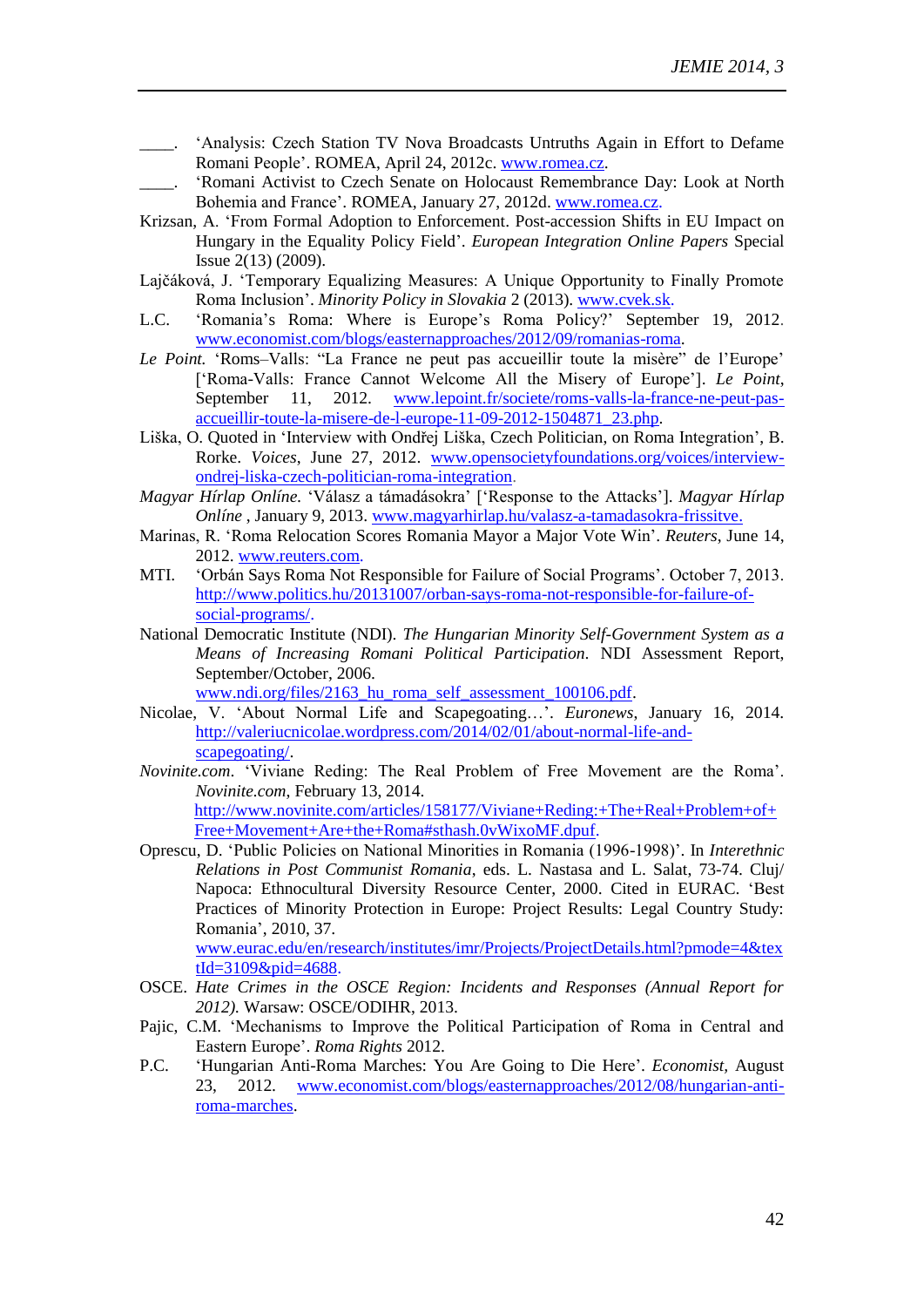- Radaelli, C.M. 'The Europeanization of Public Policy'. In *The Politics of Europeanization,* eds. K. Featherstone and C.M. Radaelli, 27-56. Oxford: Oxford University Press, 2003.
- Ram, M.H. 'European Integration, Migration and Representation: The Case of Roma in France'. *Ethnopolitics* 13(3) (2014): 203-224.
- 'Legacies of EU Conditionality: Explaining Post-Accession Adherence to Pre-Accession Rules on Roma'. *Europe-Asia Studies* 64(7) (2012): 1191-1218.
- 'Anti-Discrimination Policy and the Roma: Assessing the Impact of EU Enlargement'. *Croatian Yearbook of European Law and Policy* 3 (2007): 491-514.
- \_\_\_\_. 'Democratization through European Integration: The Case of Minority Rights in the Czech Republic and Romania'. *Studies in Comparative International Development* 38 (2003): 28-56.
- \_\_\_\_. 'Minority Relations in Multiethnic Societies: Assessing the European Union Factor in Romania'. *Romanian Journal of Society and Politics* 1(2) (2001): 63-90.
- Rechel, B. 'What Has Limited the EU's Impact on Minority Rights in Accession Countries?' *East European Politics & Societies* 22(1) (2008): 171-191.
- \_\_\_\_. ed. *Minority Rights in Central and Eastern Europe.* London: Routledge, 2009a.
- \_\_\_\_. 'Bulgaria: Minority Rights "Light"'. In *Minority Rights in Central and Eastern Europe*, ed. B. Rechel, 77-89. London: Routledge, 2009b.
- Reding, V. 'The Commission's Communication on National Roma Integration Strategies: A First Step in the Implementation of the EU Framework'. Speech, Strasbourg, May 23, 2012.
- Roma Education Fund. 'Roma Inclusion in Education'. Position paper, October 20, 2010. [www.romaeducationfund.hu/sites/default/files/publications/roma\\_inclusion\\_in\\_educa](http://www.romaeducationfund.hu/sites/default/files/publications/roma_inclusion_in_education_position_paper.pdf) tion position paper.pdf.
- Roma Virtual Network On-Line. 'Romanian MP Oana Niculescu Mizil on Roma Issues'. Bulletin, January 17, 2011.
- ROMEA. 'For the Dignity of Roma People in Europe: Roma Pride!' ROMEA, September 8, 2012a. [www.romea.cz.](http://www.romea.cz/)
- 'Czech "Practical Schools" Won't Close, Petition is Causing Hysteria'. ROMEA, November, 30 2012b. [www.romea.cz.](http://www.romea.cz/)
- 'Director of Czech Government Agency for Social Inclusion in Roma Localities: Ghettos Rising'. ROMEA, May 20, 2011a. [www.romea.cz.](http://www.romea.cz/)
- 'Open Letter of Resignation from NAPIV Team to Czech PM Nečas and Education Minister Dobeš'. ROMEA, May 31, 2011b. [www.romea.cz.](http://www.romea.cz/)
- Rorke, B. 'What Can the EU Do for Roma in the Face of Rising Populism and Prejudice?' *Voices,* March 20, 2013. [www.opensocietyfoundations.org/voices/what-can-eu-do](http://www.opensocietyfoundations.org/voices/what-can-eu-do-roma-face-rising-populism-and-prejudice)[roma-face-rising-populism-and-prejudice.](http://www.opensocietyfoundations.org/voices/what-can-eu-do-roma-face-rising-populism-and-prejudice)
- Santiago, C. *School Segregation of Romani Students in Spain*, Kamira Federation of Romani Women's Associations and Mario Maya Foundation, May 2012, [www.romadecade.org/egy-cikk.php?hir\\_id=8559.](http://www.romadecade.org/egy-cikk.php?hir_id=8559)
- Schimmelfennig, F., S. Engert and H. Knobel. 'Costs, Commitment and Compliance: The Impact of EU Democratic Conditionality on Latvia, Slovakia and Turkey'. *Journal of Common Market Studies* 41(3) (2003): 495–518.
- Schwellnus, G. 'The Adoption of Non-discrimination and Minority Protection Rules in Romania, Hungary and Poland'. In *The Europeanization of Central and Eastern Europe*, eds. F. Schimmelfennig and U. Sedelmeier, 51-70. Ithaca, NY: Cornell University Press, 2005.
- Scicluna, H. 'Anti-Romani Speech in Europe's Public Space—The Mechanism of Hate Speech'. November 21, 2007. [www.errc.org/article/anti-romani-speech-in-europes](http://www.errc.org/article/anti-romani-speech-in-europes-public-space--the-mechanism-of-hate-speech/2912)[public-space--the-mechanism-of-hate-speech/2912.](http://www.errc.org/article/anti-romani-speech-in-europes-public-space--the-mechanism-of-hate-speech/2912)